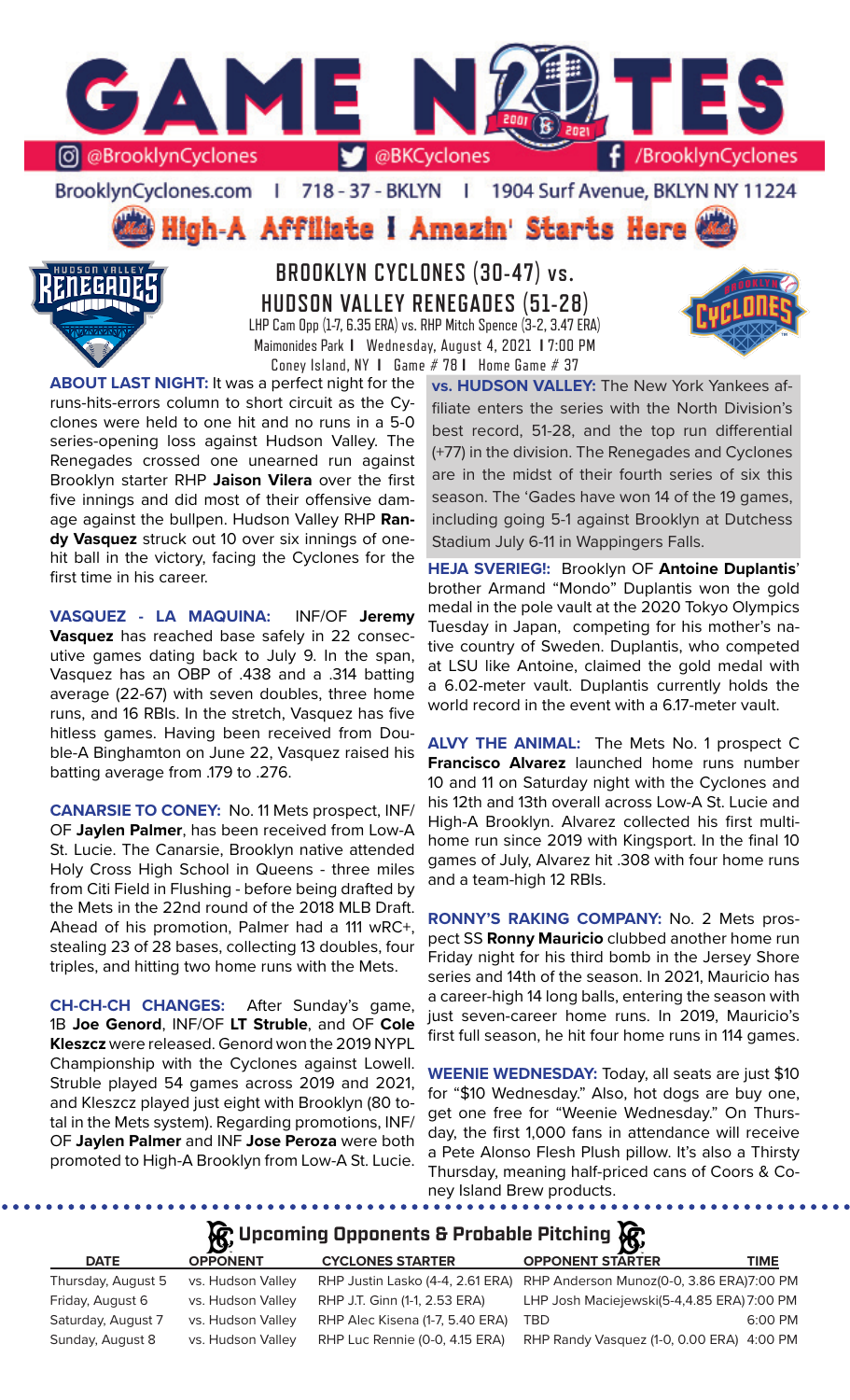

LAST TIME OUT: Cam Opp surrendered two unearned runs over 4 2/3 innings Wednesday night at Jersey Shore in Brooklyn's 3-1 defeat to the BlueClaws. The southpaw did strike out seven to tie a career-high figure.

**LAST TIME OUT VS HV:** Opp saw Hudson Valley on their home turf at Dutchess Stadium nearby his alma mater, West Point. However, Opp lasted just 2 1/3 innings in Wappingers Falls, allowing three runs on six hits in a July 9 6-4 loss.

**COMMISSIONED:** Opp is an officer in the United States Army though currently in the Army Reserves due to a waiver he received to pitch in baseball professionally. He trained for two years in the military and went to flight school for one year. His current responsibilities are to promote the Army and its opportunities in the military.

**ARMY MAN:** Opp pitched at West Point in New York for Army for four seasons, posting a 4.11 ERA over 181.2 innings with the Black Knights. At the end of his junior season, he recorded the final two outs of the Patriot League championship game against Navy in 2018. That year in the Super Regionals, Opp pitched 1.2 innings to close out Army's massive 5-1 upset of NC State in the College World Series.

**WORLD TRAVELER:** Opp's father worked for Deloitte and traveled around the world with the company. Opp was born in Colorado, moved to Chicago, and spent most of his childhood and teenage years in London, England. Opp had also lived in Indiana, Texas, and North Carolina before signing with the Mets.

**INDEPENDENT BALL:** Opp pitched with the Evansville Otters in the Frontier League in 2019, striking out 35 in 26.2 innings with a 2.70 ERA.

| 2021 GAME-BY-GAME   |            |            |     |                 |                |                |                |                |          |            |  |
|---------------------|------------|------------|-----|-----------------|----------------|----------------|----------------|----------------|----------|------------|--|
| High-A Brooklyn     |            |            |     |                 |                |                |                |                |          |            |  |
| <b>DATE</b>         | <b>OPP</b> | <b>DEC</b> | IP  | н               | R              | ER             | <b>BB</b>      | ĸ              | HR       | <b>AVG</b> |  |
| 7/28                | @ JS       | L          | 4.2 | 6               | $\overline{2}$ | $\Omega$       | $\overline{2}$ | 7              | 0        | .286       |  |
| 7/21                | <b>WIL</b> |            | 4.2 | 2               | 1              | 0              | $\overline{2}$ | 3              | 0        | .282       |  |
| 7/15                | JS         | L          | 2.2 | 7               | 7              | $\overline{7}$ | $\overline{2}$ | $\overline{2}$ | 1        | .305       |  |
| 7/9                 | @HV        | L          | 21  | 6               | 3              | 3              | 1              | 3              | 1        | .284       |  |
| 7/1                 | @ ABD      | L          | 5.0 | 3               | $\overline{2}$ | $\mathbf{1}$   | 1              | 7              | $\Omega$ | .262       |  |
| 6/25                | JS         | W          | 5.2 | 3               | $\overline{2}$ | $\overline{2}$ | 1              | 3              | 1        | .286       |  |
| 6/10                | HV         | L          | 6.0 | 3               | 1              | 0              | $\overline{2}$ | 4              | 0        | .328       |  |
| 6/3                 | @ JS       |            | 3.0 | 6               | 3              | $\overline{2}$ | 0              | $\overline{2}$ | $\Omega$ | .409       |  |
| 5/27                | @ABD       | L          | 2.0 | 7               | 8              | 8              | $\overline{2}$ | 5              | $\Omega$ | .444       |  |
| 5/22                | HV         | L          | 3.2 | 5               | 5              | 5              | $\overline{2}$ | 4              | 0        | .357       |  |
|                     |            |            |     | Low-A St. Lucie |                |                |                |                |          |            |  |
| <b>DATE</b>         | <b>OPP</b> | <b>DEC</b> | IP  | н               | R              | ER             | BB             | ĸ              | HR       | <b>AVG</b> |  |
| 5/16                | @DBT       | W          | 5.0 | 4               | O              | $\Omega$       | 1              | 4              | 0        | .238       |  |
| 5/11                | @DBT       | W          | 31  | 3               | 1              | 0              | 3              | 5              | $\Omega$ | .250       |  |
| 5/4                 | v. JUP     |            | 3.0 | 3               | 1              | 1              | $\overline{2}$ | $\overline{2}$ | 0        | .250       |  |
| K/9<br>HR/9<br>BB/9 |            |            |     |                 |                |                |                |                |          |            |  |

| IVJ          | <b>DD</b> J | . <i>. .</i> |
|--------------|-------------|--------------|
| 21.4%        | 8.0%        | 0.68         |
| <b>BABIP</b> | GB%         | <b>FIP</b>   |
| .354         | 38.8%       | 3.96         |

## **OPP'S SEASON AND CAREER HIGHS**

| 2021 Season                                         |                             | Career                        |
|-----------------------------------------------------|-----------------------------|-------------------------------|
| 7 (2x, 7/28 at Jersey Shore)                        | <b>Strikeouts</b>           | 7 (2x, 7/28 at Jersey Shore)  |
| None                                                | <b>Double Digit K Games</b> | None                          |
| 7 (5/27 vs. Aberdeen)                               | <b>High Hits, Game</b>      | 7 (5/27/21 vs. Aberdeen)      |
| None                                                | <b>High HR, Game</b>        | None                          |
| 8 (5/27 vs. Aberdeen)                               | <b>High Runs, Game</b>      | 8 (5/27/21 vs. Aberdeen)      |
| 3 (5/11 @ Daytona)                                  | <b>High Walks, Game</b>     | 3 (5/11/21 @ Daytona)         |
| 6 IP (6/10 vs. Hudson Valley) Innings Pitched, Game |                             | 6 IP (6/10 vs. Hudson Valley) |
| None                                                | <b>Complete Games</b>       | None                          |
| None                                                | <b>Shutouts</b>             | None                          |
|                                                     |                             |                               |

| <b>CATCHER ERA</b> |    |     |            |      |  |  |  |  |
|--------------------|----|-----|------------|------|--|--|--|--|
| <b>NAME</b>        | G  | ER  | <b>INN</b> | ERA  |  |  |  |  |
| Alvarez            | 28 | 128 | 206        | 5.59 |  |  |  |  |
| Gaddis             |    | 9   | 34         | 2.38 |  |  |  |  |
| Mena               | 14 | 42  | 107        | 3.53 |  |  |  |  |
| Senger             | 9  | 44  | 81         | 4.89 |  |  |  |  |
| Uriarte            | 21 | 82  | 159.1      | 4.63 |  |  |  |  |

|                           |    |   | CYCLONES STARTING PITCHER BREAKDOWN                   |     |          |
|---------------------------|----|---|-------------------------------------------------------|-----|----------|
| <b>STARTER</b>            |    |   | <b>GS Quality StartsRun SupportRS/Start BC Record</b> |     |          |
| Butto, Jose               | 10 |   | 41                                                    | 4.1 | $4-6$    |
| Ginn, J.T.                | 2  | 0 | 5                                                     | 2.5 | $1 - 1$  |
| Grey, Connor              | 4  |   | 21                                                    | 5.2 | $3-1$    |
| Griffin, David            |    | ∩ | 8                                                     | 8.0 | $O-1$    |
| Kisena, Alec              | 13 | ∩ | 60                                                    | 4.6 | $4 - 9$  |
| Lasko, Justin             | 10 | 6 | 41                                                    | 4.1 | $4-6$    |
| Opp, Cam                  | 10 |   | 30                                                    | 3.0 | $3 - 7$  |
| Parsons, Hunter           |    | O | 5                                                     | 5.0 | $1 - 0$  |
| Rennie, Luc               | 2  | O | 8                                                     | 4.0 | $1 - 1$  |
| Rojas, Oscar              | 4  | ∩ | 21                                                    | 5.3 | $1 - 3$  |
| Vilera, Jaison            | 14 | O | 64                                                    | 4.6 | $4 - 10$ |
| Walker, Josh<br>--------- |    |   | 27                                                    | 6.8 | $3-1$    |

|                  | ' BROOKLYN CYCLONES PITCHING BREAKDOWN . |  |  |  |  |  |  |  |  |                         |                                                             |                                              |                               |  |  |  |  |
|------------------|------------------------------------------|--|--|--|--|--|--|--|--|-------------------------|-------------------------------------------------------------|----------------------------------------------|-------------------------------|--|--|--|--|
|                  |                                          |  |  |  |  |  |  |  |  |                         |                                                             |                                              |                               |  |  |  |  |
|                  | W-L                                      |  |  |  |  |  |  |  |  | ERA IP HR ER BB KHR AVG |                                                             |                                              | W-L ERA IP H R ER BB K HR AVG |  |  |  |  |
| <b>STARTERS</b>  |                                          |  |  |  |  |  |  |  |  |                         | 14-32  4.97  355.0  345  222  196  122  364  54  .252  HOME | 17-19 3.76 318.0 255 154 133 138 332 25 .219 |                               |  |  |  |  |
| <b>RELIEVERS</b> |                                          |  |  |  |  |  |  |  |  |                         | 16-15 3.82 292.0 238 152 124 165 324 19 .221 ROAD           | 13-28 5.12 329.0 328 220 187 149 356 48 .256 |                               |  |  |  |  |
| <b>TOTAL</b>     |                                          |  |  |  |  |  |  |  |  |                         | 30-47 4.38 647.0 583 374 315 287 688 73 .238 TOTAL          | 30-47 4.38 647.0 583 374 315 287 688 73 .238 |                               |  |  |  |  |

## **BULLPEN NOTES**

-RHP Brian Metoyer leads the team with a 2.73 FIP, a 1.04 WHIP, and a 35.5% strikeout rate.

-RHP Bryce Montes de Oca owns the lowest BABIP on the team (.240) and the second-highest K% on the squad 30.3%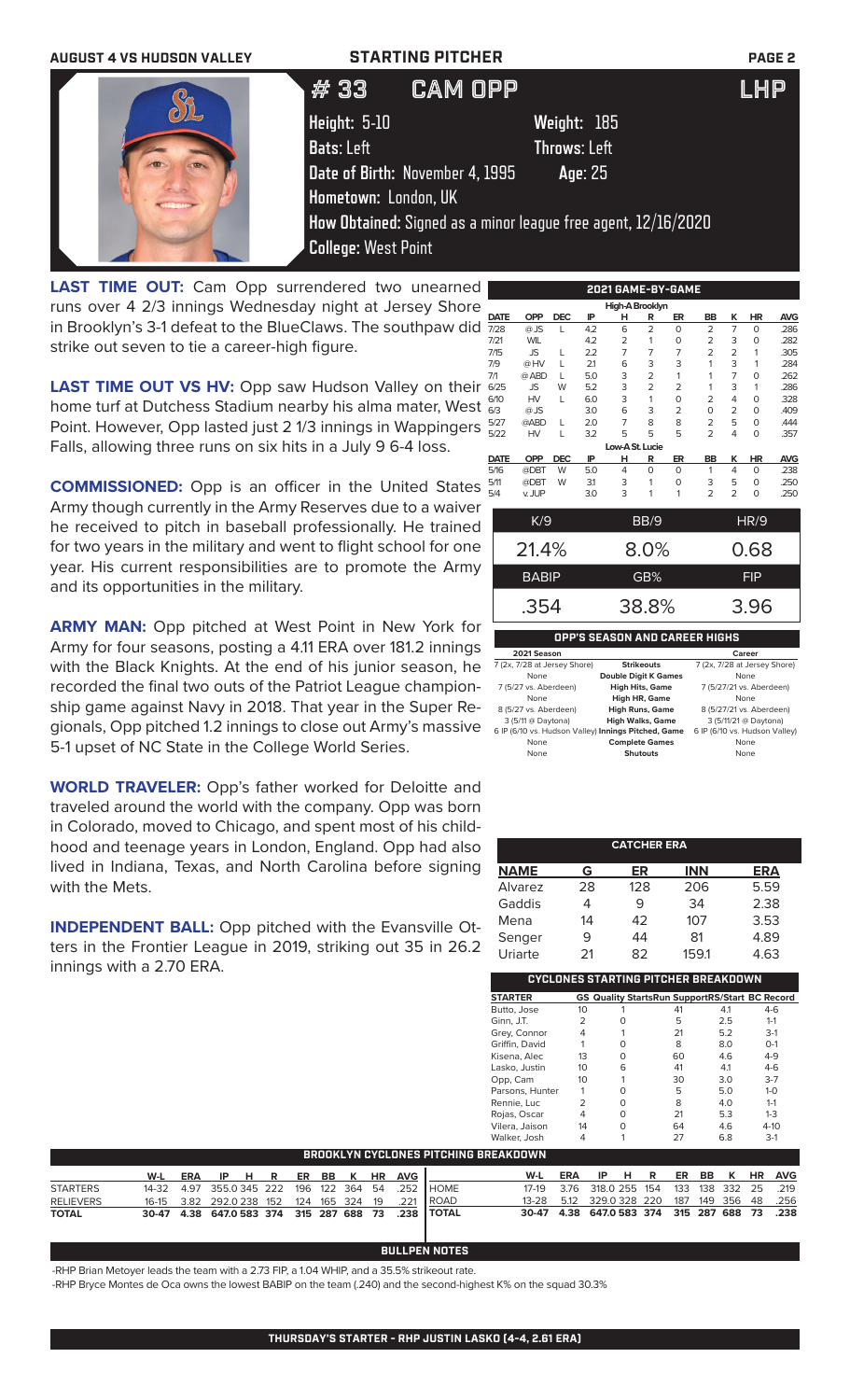| AUGUST 4 VS HUDSON VALLEY    | <b>BATTING PAGES</b> | <b>PAGE 3</b>                      |
|------------------------------|----------------------|------------------------------------|
| $H$ 30 FRANCISCO ALVAREZ - C |                      | 231 11 HD 34 DRI 407 WORA WPC+ 147 |

| $\pi$ och inanciclos alvance to |                                |
|---------------------------------|--------------------------------|
| <b>Last Game:</b> 0-3. BB. K    | <b>Home: 13-82 (.159)</b>      |
| <b>RISP:</b> 13-52 (.250)       | <b>Road: 26-87 (.300)</b>      |
| Straalu.                        | $ve$ $H(V \cdot A - 28 / 142)$ |

**Last HR:** 7/31 at Jersey Shore **Season High, Hits:** 3 (6/6 at JS)<br> **Multi-Hit Games:** 9 (7/31 at Jersey Shore) **Season High, Runs:** 3 (3x, 7/6 a **vs. HV:** 4-28 (.143) **Multi-RBI Games:** 10 (8/1 at Jersey Shore)

**Season High, Runs: 3 (3x, 7/6 at HV) Season High, RBI:** 4 (6/6 at JS)<br>**Season High, RBI:** 4 (6/6 at JS)<br>**Season High, SB:** 1 (2x, 7/22 vs. WIL) **# 30 FRANCISCO ALVAREZ - C .231, 11 HR, 34 RBI, .407 wOBA, wRC+ 147**

- Enters his fourth year in the Mets organization...Called up from Low-A St. Lucie on Monday, May 24...19 years old, turning 20 on November 19 • Ranks as the No. 1 prospect in the Mets system according to both *MLB Pipeline* and *Baseball America*...Ranked as No. 4 catching prospect in baseball and the
- No. 38 prospect in the game according to *MLB Pipeline* • Hit .417 (20-48) with five doubles, two home runs, and 12 RBIs in 15 games with St. Lucie...Struck out seven times and walked 15...went 2-for-4 in stolen bases
- Non-roster invitee to Mets Spring Training...Signed with NYM as NDFA on July 2, 2018

| $# 9$ ZACH ASHFORD - OF     |                           |                                                  | .234. 1 HR. 13 RBI. .329 wOBA. wRC+ 98        |
|-----------------------------|---------------------------|--------------------------------------------------|-----------------------------------------------|
| Last Game: 0-2. BB          | <b>Home: 15-66 (.227)</b> | Last HR: 5/23 vs. Hudson Valley                  | <b>Season High, Hits: 2 (5x, 7/27 at JS)</b>  |
| <b>RISP:</b> 12-38 $(.316)$ | <b>Road:</b> 15-62 (.242) | <b>Multi-Hit Games:</b> 5 (7/27 at Jersey Shore) | <b>Season High, Runs: 2 (6/6 at JS)</b>       |
| Streak:                     | vs. HV: 9-37 (.243)       | <b>Multi-RBI Games: 3 (7/24 vs. Wilmington)</b>  | <b>Season High, RBI:</b> 2 (3x, 7/24 vs. WIL) |
|                             |                           |                                                  | <b>Season High, SB: 1 (3x, 7/7 at HV)</b>     |

- Enters his third year in the Mets organization...Called up from Low-A St. Lucie on Saturday, May 22
- Hit .340 (17-50) in 14 games with the St. Lucie Mets in 2021, collecting three doubles and six walks with a stolen base
- Spent his first few games as a pro with Brooklyn in 2019, hitting .136 in 16 games before being sent to the GCL Mets (37 G, .295/2/23/.413)
- Drafted by the Mets out of Fresno State in the 6th round of the 2019 MLB Draft

| #11 CODY BOHANEK - INF         |                           |                                                   | .182, 4 HR, 15 RBI, .301 wOBA, wRC+ 84         |
|--------------------------------|---------------------------|---------------------------------------------------|------------------------------------------------|
| <b>Last Game: 0-2. BB. 2 K</b> | <b>Home: 12-61 (.197)</b> | <b>Last HR:</b> 7/22 vs. Wilmington               | <b>Season High, Hits: 3 (5/5 at Asheville)</b> |
| <b>RISP:</b> $3-35$ (.086)     | <b>Road: 13-81 (.160)</b> | <b>Multi-Hit Games: 4 (6/27 vs. Jersey Shore)</b> | <b>Season High, Runs:</b> 2 (2x, 6/15 at Wil)  |
| Streak:                        | vs. HV: 3-37 (.081)       | <b>Multi-RBI Games: 3 (7/15 vs. Jersey Shore)</b> | <b>Seaon High, RBI:</b> 2 (3x, 7/15 vs. JS)    |
|                                |                           |                                                   | <b>Season High, SB:</b> 1 (2x, 6/27 vs. JS)    |

- Enters his third year in the Mets organization and his fifth as a professional...Traded from Houston to the Mets in January of 2019 along with 3B J.D. Davis in exchange for OF Ross Adolph, INF Luis Santana, and C Scott Manea
- Returns from Triple-A Syracuse 5/12-6/8 and 6/24: 21 G, ..179/.338/.268 with three doubles, a triple, and a home run with 11 walks
- Broke camp with Brooklyn: 5 G, .313/.500/.500 with a home run a two RBIs before the call up
- Originally drafted by Houston in the 30th round of the 2017 MLB Draft from the University of Illinois-Chicago

### **# 8 ANTOINE DUPLANTIS - OF .271, 5 HR, 22 RBI, .327 wOBA, wRC+ 101 Last Game:** 0-4, 2 K **Home:** 27-118 (.229) **Last HR:** 7/22 vs. Wilmington **Season High, Hits:** 4 (2x, 7/22 vs. WIL) **RISP:** 13-58 (.224) **Road:** 49-158 (.310) **Multi-Hit Games:** 21 (8/1 at Jersey Shore) **Season High, Runs:** 4 (5/16 at Greenville) **Streak: vs. HV:** 14-63 (.222) **Multi-RBI Games:** 4 (7/22 vs. Wilmington) **Season High, RBI:** 3 (2x, 7/22 vs. WIL)<br>**Season High, RBI:** 3 (2x, 7/22 vs. WIL)<br>**Season High, SB:** 1 (3x, 7/2 at Aberdeen)

- Enters his third year in the Mets organization ...Spent his draft year with Brooklyn and scored the game-winning run against Lowell in the 2019 NYPL Championship • Recorded eight outfield assists in 47 games to lead Brooklyn in 2019
- Finished his LSU career with 359 hits, most in school history and second-most in SEC history behind fellow Mets MiLB outfielder Jake Mangum (383 hits)...Never
- finished a season at LSU hitting lower than .316 • Mets 12th round pick, 2019...Also drafted in the 19th round by Cleveland in 2018...Brother Armond, holds the world record in the pole vault with a height of 6.18m.

| $#7$ EDGUARDO FERMIN - INF   |                    |                                                  | .250, 2 HR, 7 RBI, .365 wOBA, wRC+ 121       |
|------------------------------|--------------------|--------------------------------------------------|----------------------------------------------|
| <b>Last Game:</b> 1-3. BB. K | <b>Home: 8-34</b>  | <b>Last HR:</b> 7/27 at Jersey Shore             | <b>Season High, Hits: 2 (3x, 7/27 at JS)</b> |
| <b>RISP:</b> 4-11 (.364)     | <b>Road: 5-18</b>  | <b>Multi-Hit Games: 3 (7/27 at Jersey Shore)</b> | <b>Season High, Runs: 4 (7/27 at JS)</b>     |
| <b>Streak:</b> 2 G (2-6)     | <b>vs. HV: 1-3</b> | <b>Multi-RBI Games: 1(7/27 at Jersey Shore)</b>  | <b>Season High, RBI:</b> 5 (7/27 at JS)      |
|                              |                    |                                                  | <b>Season High, SB:</b> 1 (2x, 7/27 at JS)   |

• Enters his eighth year in the Mets organization...signed as international free agent on July 2, 2014 out of Puerto Ordaz, Venezuela

- Named after Mets legend, and former Brooklyn Cyclones manager Edgardo Alfonzo, and allegedly cried when he first met Fonzie.
- Comes to Brooklyn on 7/13 from Double-A Binghamton (played one game with no ABs)
- Played five games with Low-A St. Lucie and four games with the FCL Mets.
- Has played 314 games across all levels except for Triple-A...Played 23 games for the Cyclones in 2017.

| $#7$ NIC GADDIS - C/3B |                  |                                                                                                                                                             | .182, 1 HR, 3 RBI, .403 w0BA, wRC+ 136                               |
|------------------------|------------------|-------------------------------------------------------------------------------------------------------------------------------------------------------------|----------------------------------------------------------------------|
| <b>Last Game: DNP</b>  | <b>Home: 1-6</b> | <b>Last HR:</b> 7/24 vs. Wilmington                                                                                                                         | <b>Season High, Hits: 1(7/24 vs. Wilmington)</b>                     |
| $RISP: 2-6$            | Road: $0-5$      | <b>Multi-Hit Games:</b>                                                                                                                                     | <b>Season High, Runs: 1(7/24 vs. Wilmington)</b>                     |
| Streak:                | $vs. HV: 0-0$    | <b>Multi-RBI Games: 1(7/24 vs. Wilmington)</b>                                                                                                              | <b>Season High, RBI:</b> 2 (7/24 vs. Wilmington)<br>Season High, SB: |
|                        |                  | • Enters his third year in the Mets organization Received from Low-A St Lucie on Saturday July 17 when C Juan Uriarte was placed on the temp, inactive list |                                                                      |

- Enters his third year in the Mets organization...Received from Low-A St. Lucie on Saturday, July 17 when C Juan Uriarte was placed on the temp. inactive list • Hit .250 (20-80) with a .421 OBP in 25 games with St. Lucie, hitting three home runs (a career-high) from his two in 2019.
- Returns to Coney Island where he was a member of the 2019 Cyclones for 15 games before being transferred to the GCL Mets.
- Hit a combined .192 across 40 games in 2019 with Brooklyn and the GCL Mets
- Drafted by the Mets in the 16th round of the 2019 MLB Draft out of Jacksonville State...Hails from Trenton, GA.

| $# 10$ LUIS GONZALEZ - INF                                                 |                                                                               |                                                                                                                                      | .291. 3 HR. 8 RBI. .327 wOBA. wRC+ 100                                                                                                                                          |
|----------------------------------------------------------------------------|-------------------------------------------------------------------------------|--------------------------------------------------------------------------------------------------------------------------------------|---------------------------------------------------------------------------------------------------------------------------------------------------------------------------------|
| Last Game: DNP<br><b>RISP:</b> $4-20$ (.200)<br><b>Streak:</b> 7 G (11-26) | <b>Home: 12-34 (.353)</b><br><b>Road: 13-52 (.250)</b><br>vs. HV: 4-16 (.250) | <b>Last HR:</b> 7/27 at Jersey Shore<br>Multi-Hit Games: 6 (8/1 at Jersey Shore)<br><b>Multi-RBI Games: 2 (7/27 at Jersey Shore)</b> | <b>Season High, Hits: 4 (7/22 vs. Wilmington)</b><br>Season High, Runs: 3 (2x 7/22 vs. WIL)<br><b>Season High, RBI:</b> 2 (2x, 7/27 at JS)<br>Season High, SB: 1 (7/22 vs. WIL) |
|                                                                            |                                                                               | • Enters his first season in the Mets organization, signing a minor league deal with New York on May 30, 2021.                       |                                                                                                                                                                                 |

- Played three games with Low-A St. Lucie, going 3-12 with a double
- Spent seven seasons in the Cincinnati farm system, reaching as high as Triple-A Louisville in 2019. • Career .253 hitter in 587 games and 2,151 at-bats with Cincinnati and New York farm systems.
- Signed with the Reds in September of 2012.

| #2<br>RONNY MAURICIO - INF |                            | .243. 14 HR. 42 RBI. .314 WOBA. wRC+ 93                                                                                                                       |
|----------------------------|----------------------------|---------------------------------------------------------------------------------------------------------------------------------------------------------------|
| Last Game: 0-4, K          | Home: 22-117 (.188)        | <b>Season High, Hits:</b> 3 (4x, 6/17 at Wilmington)<br><b>Last HR:</b> 7/30 at Jersey Shore - G1                                                             |
| <b>RISP:</b> 16-68 (.235)  | <b>Road: 46-156 (.295)</b> | Multi-Hit Games: 18 (7/30 at Jersey Shore - G1) Season High, Runs: 3 (7/27 at Jersey Shore)                                                                   |
| Streak:                    | <b>vs. HV:</b> 8-65 (.123) | <b>Multi-RBI Games: 12 (7/27 at Jersey Shore)</b><br><b>Season High, RBI:</b> 4 (2x, 5/16 at Greeville)                                                       |
|                            |                            | <b>Season High, SB: 2 (6/27 vs. JS)</b>                                                                                                                       |
|                            |                            | . Enters his fifth year in the Mets organization Pated as the No. 2 prospect in the Mets system and the No. 58 prospect in baseball according to MLR Pineline |

- Enters his fifth year in the Mets organization...Rated as the No. 2 prospect in the Mets system and the No. 58 prospect in baseball according to *MLB Pipeline* • Non-roster invitee to Spring Training for the third consecutive season...Spent 2020 at the Mets Alternate Site and had one at-bat with the Tigres del Licey in the Dominican Winter League
- Named a South Atlantic League mid-season All-Star with Columbia (A) in 2019
- Won the 2018 GCL Mets Sterling Award, given to the team's most valuable player...Signed with the Mets as a 16-year-old on July 2, 2017.

| # 16 JOSE MENA - C       |                   |                                               | .161, 1 HR, 4 RBI, .213 wOBA, wRC+ 29                 |
|--------------------------|-------------------|-----------------------------------------------|-------------------------------------------------------|
| <b>Last Game: DNP</b>    | <b>Home: 2-26</b> | Last HR:                                      | <b>Season High, Hits: 3 (6/20 at Wilmington)</b>      |
| <b>RISP: 3-18 (.167)</b> | <b>Road: 6-28</b> | <b>Multi-Hit Games: 1(6/20 at Wilmington)</b> | <b>Season High, Runs: 2 (6/30 at ABD G2)</b>          |
| Streak:                  | $vs. HV: 0-12$    | <b>Multi-RBI Games:</b>                       | <b>Season High, RBI:</b> $1(4x, 6/23 \text{ vs. JS})$ |
|                          |                   |                                               | Season High, SB:                                      |

• Enters his sixth year in the Mets organization

- Won a 2019 NYPL Championship with Brooklyn, posting his best offensive season as a professional, posting career highs in batting average, hits, home runs, RBIs, and runs
- Has caught 81% of would-be base stealers (51 of 81) in his previous four seasons in the system.

• Signed with the Mets on June 22, 2016 as international free agent.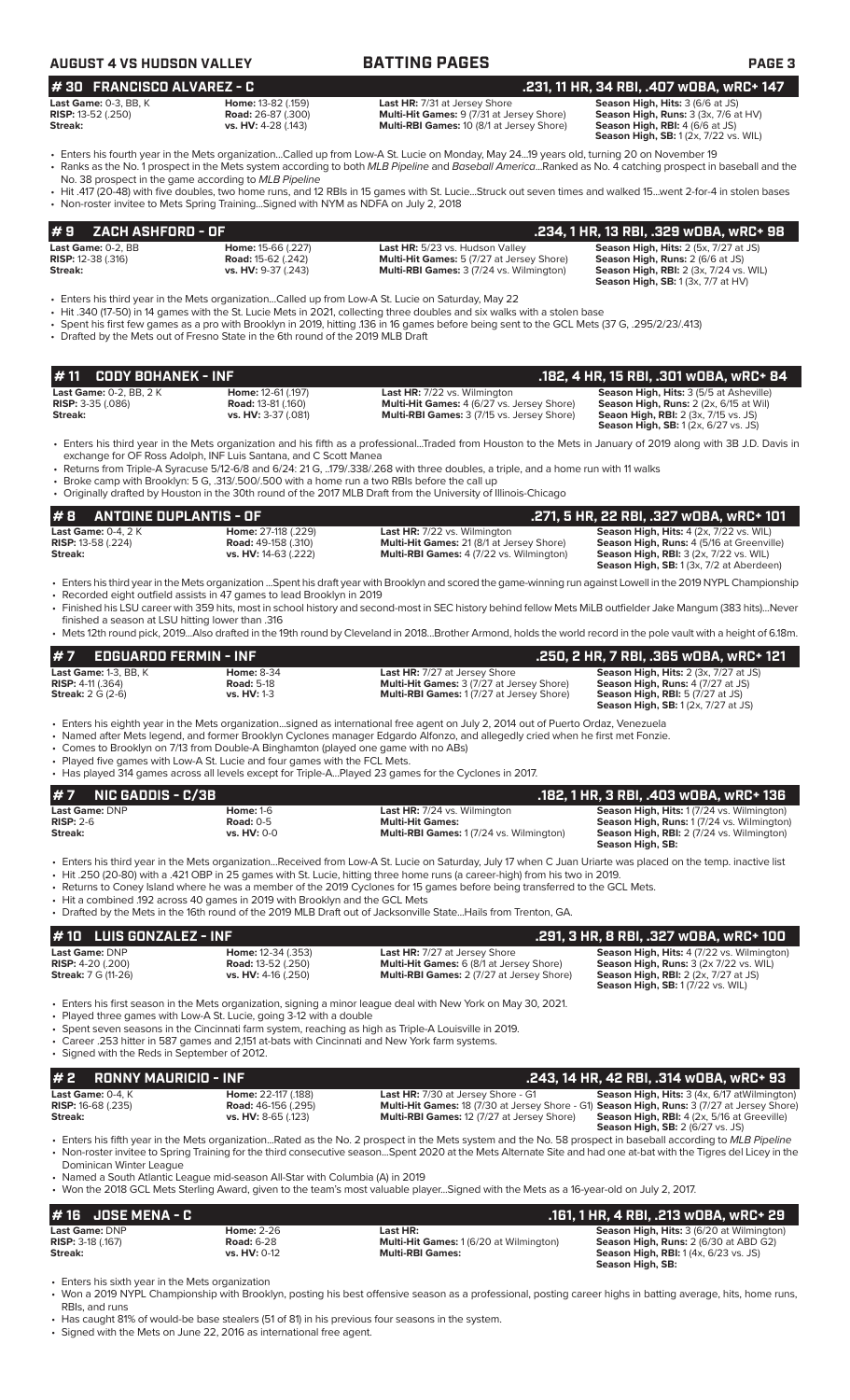## **AUGUST 4 VS HUDSON VALLEY BATTING PAGES PAGE 4**

| #<br>JAYLEN PALMER - INF/OF |                    |                         | .000, 0 HR, 0 RBI, .363 w0BA, wRC+ 110 |
|-----------------------------|--------------------|-------------------------|----------------------------------------|
| Last Game: 0-4              | Home: $0-4$        | Last HR:                | Season High, Hits:                     |
| <b>RISP:</b>                | Road:              | <b>Multi-Hit Games:</b> | Season High, Runs:                     |
| Streak:                     | <b>vs. HV: 0-4</b> | <b>Multi-RBI Games:</b> | Season High, RBI:                      |
|                             |                    |                         | Season High, SB:                       |

- Enters his fourth year in the Mets organization...No. 11 prospect in the Mets system, according to *MLB Pipeline*...Promoted to High-A Brooklyn on 8/3.
- Stole 23 bases for Low-A St. Lucie (departs the league as the third-highest total in Low-A Southeast). • Hit .276/.378/.386 across 66 games with St. Lucie in 2021, collecting 13 doubles, four triples, and two home runs with 24 RBIs.
- Lowered his strikeout rate from 40% in 2019 with Kingsport to 28% with St. Lucie.

• Drafted in the 22nd round of the 2018 MLB Draft out of Holy Cross (NY) High School in Flushing...\$200K signing bonus

| #<br>JOSE PEROZA - INF  |                             |                                                                                                                        | .000, 0 HR, 0 RBI, .402 w0BA, wRC+ 134         |
|-------------------------|-----------------------------|------------------------------------------------------------------------------------------------------------------------|------------------------------------------------|
| Last Game: 0-2, BB      | Home: $0-2$                 | Last HR:                                                                                                               | <b>Season High, Hits:</b>                      |
| <b>RISP:</b><br>Streak: | Road:<br><b>vs. HV: 0-2</b> | <b>Multi-Hit Games:</b><br><b>Multi-RBI Games:</b>                                                                     | <b>Season High, Runs:</b><br>Season High, RBI: |
|                         |                             |                                                                                                                        | Season High, SB:                               |
|                         |                             | $\Gamma$ atang lala abuta cagan bertukan Mata sangan bertukan mengangkan tan Dua abum san O/O fugus Lacce A.Ct. Leadar |                                                |

• Enters his sixth year in the Mets organization...promoted to Brooklyn on 8/3 from Low-A St. Lucie. • Hit .274 with seven home runs and 47 RBIs across 64 games with Low-A St. Lucie this season.

• Part of Brooklyn's 2019 New York-Penn League Championship Team.

• 2021 marks his first full-season assignment after short season assignments with GCL Mets and the NYPL. • Signed as non-drafted international free agent signing on July 2, 2016.

| $#45$ JOE SUOZZI - OF    |                    |                                                   | . .219, 1 HR, 3 RBI, .335 wOBA, wRC+ 107 |
|--------------------------|--------------------|---------------------------------------------------|------------------------------------------|
| Last Game: DNP           | <b>Home: 4-22</b>  | <b>Last HR: 7/16 vs. Jersey Shore</b>             | <b>Season High, Hits: 2 (7/28 at JS)</b> |
| <b>RISP: 3-13 (.231)</b> | <b>Road: 3-10</b>  | <b>Multi-Hit Games: 1 (7/28 at Jersey Shore)</b>  | <b>Season High, Runs: 2 (7/27 at JS)</b> |
| Streak:                  | <b>vs. HV: 0-0</b> | <b>Multi-RBI Games: 1 (7/16 vs. Jersey Shore)</b> | <b>Season High, RBI:</b> 2 (7/16 vs. JS) |
|                          |                    |                                                   | Season High, SB:                         |

• Enters his third year in the Mets organization...received from Low-A St. Lucie on July 13

• Hit .292 with a .372 on-base percentage in 30 games with the Mets...posted a wRC+112, hitting four doubles and two home runs

• Signed by the Mets on June 15, 2020 out of Boston College

Attended Chaminade High School in Mineola, NY

• His father, Tom Suozzi, is the former Nassau County Executive and current U.S. House of Representatives member of NY's 3rd district (Nassau, Suffolk, Queens)

| #12 JEREMY VASQUEZ - INF   |                            |                                                 | .276, 4 HR, 19 RBI, .374 wOBA, wRC+ 131              |
|----------------------------|----------------------------|-------------------------------------------------|------------------------------------------------------|
| Last Game: $0-3$ . BB. $K$ | <b>Home:</b> 14-51 (.275)  | <b>Last HR:</b> 7/27 at Jersey Shore            | Season High, Hits: 2 (4x, 7/24 vs. WIL)              |
| <b>RISP:</b> $6-20$ (.300) | <b>Road:</b> 12-44 (.273)  | <b>Multi-Hit Games:</b> 6 (8/1 at Jersey Shore) | Season High, Runs: 2 (7/24 vs. WIL)                  |
| Streak:                    | <b>vs. HV:</b> 5-19 (.263) | <b>Multi-RBI Games: 4 (7/24 vs. Wilmington)</b> | <b>Season High, RBI:</b> $3$ ( $2x$ 7/ $24$ vs. WIL) |
|                            |                            |                                                 | <b>Season High, SB:</b> 1(7/2 at ABD)                |

• Enters his fifth season in the Mets organization...Received from Double-A Binghamton on June 22

• Played 32 games with the RumblePonies this season, hitting .171 (18-105) with one double, one home run, and 11 RBIs.

• Played with Brooklyn in 2017, hitting .225 with one home run and eight RBIs in 31 games.

• Drafted by the Mets in the 28th round of the 2017 MLB Draft from Nova Southeastern in his home state of Florida...Is from Palm City, FL.

|      |                                   |                         |                  |               |      | Hardest Hit Balls - 2021 (not all games listed- from available Trackman data) |                           |           |                 |
|------|-----------------------------------|-------------------------|------------------|---------------|------|-------------------------------------------------------------------------------|---------------------------|-----------|-----------------|
| Date | Player                            | <b>Opponent</b>         | <b>Exit Velo</b> | Result        | Date | Player                                                                        | <b>Opponent</b>           | Exit Velo | Result          |
| 6/12 | <b>Francisco Alvarez</b>          | vs. Hudson Valley 112.5 |                  | Double        | 6/5  | <b>Francisco Alvarez</b>                                                      | at Jersey Shore           | 108.7     | Ground Ball Out |
| 6/11 | <b>Brett Baty</b>                 | vs. Hudson Valley 111.2 |                  | Ground Out    | 6/2  | <b>Francisco Alvarez</b>                                                      | at Jersey Shore           | 108.7     | Single          |
| 6/29 | Ronny Mauricio                    | at Aberdeen             | 110.4            | Single        | 7/13 | <b>Brett Baty</b>                                                             | at Hudson Valley          | 108.7     | Single          |
| 7/3  | Luis Gonzalez                     | at Aberdeen             | 109.9            | Ground Out    | 7/22 | Ronny Mauricio                                                                | vs. Wilminaton            | 108.1     | <b>Home Run</b> |
| 6/1  | Adrian Hernandez                  | at Jersey Shore         | 109.8            | Home Run      | 6/16 | Ronny Mauricio                                                                | at Wilmington             | 107.5     | <b>Home Run</b> |
| 6/6  | Francisco Alvarez                 | at Jersev Shore         | 109.7            | Single        | 7/6  | Luke Ritter                                                                   | at Hudson Valley          | 107.2     | <b>Home Run</b> |
| 6/1  | Ronny Mauricio                    | at Jersey Shore         | 109.6            | <b>Triple</b> | 6/15 | Ronny Mauricio                                                                | at Wilmington             | 107.2     | Single          |
| 6/22 | Brett Baty                        | vs. Jersey Shore        | 109.2            | Double        | 6/9  | Brett Baty                                                                    | vs. Hudson VallevG2 107.3 |           | Double          |
| 6/15 | Francisco Alvarez                 | at Wilmington           | 109.2            | Single        | 5/23 | Hayden Senger                                                                 | vs. Hudson Valley         | 107       | <b>Home Run</b> |
| 6/1  | Francisco Alvarez at Jersey Shore |                         | 109.0            | Home Run      | 5/29 | Ronny Mauricio                                                                | vs. Aberdeen              | 107       | Line Drive Out  |
| 5/25 | Francisco Alvarez vs. Aberdeen    |                         | 109              | Single        | 6/6  | <b>Francisco Alvarez</b>                                                      | at Jersey Shore           | 106.9     | Double          |

# **Recent Home Run Chart**

| Date          | Player                                     | <b>Opponent</b>                                | Exit Velo Launch Angle | Distance | 7/22 | Cody Bohanek                                       | vs. Wilmington           | 99.5 mph | 24.4<br>24.8 | 356 ft.<br>361 ft. |
|---------------|--------------------------------------------|------------------------------------------------|------------------------|----------|------|----------------------------------------------------|--------------------------|----------|--------------|--------------------|
| 7/7<br>7/9    | Ronny Mauricio<br>Jeremy Vasquez           | at Hudson Valley<br>at Hudson Valley 104.7 mph | 23.4                   | 396 ft.  |      | Antoine Duplantis vs. Wilmington<br>Ronny Mauricio | vs. Wilmington 108.1 mph | 97 mph   | 29.8         | 406 ft.            |
| 7/10          | Luis Gonzalez                              | at Hudson Valley 104.8 mph                     |                        | 417 ft.  | 7/27 | Jeremy Vasquez                                     | at Jersey Shore          |          |              |                    |
| $\sqrt{7/11}$ | Antoine Duplantis at Hudson Valley         |                                                |                        |          |      | Edgardo Fermin                                     | at Jersey Shore          |          |              |                    |
|               | Antoine Duplantis at Hudson Valley         |                                                |                        |          |      | Ronny Mauricio                                     | at Jersey Shore          |          |              |                    |
|               | Luis Gonzalez                              | at Hudson Vallev                               |                        |          |      | Luis Gonzalez                                      | at Jersey Shore          |          |              |                    |
|               | Jeremy Vasquez                             | at Hudson Valley                               |                        |          |      | Edgardo Fermin                                     | at Jersey Shore          |          |              |                    |
| 7/16          | Joe Suozzi                                 | vs. Jersey Shore 97 mph                        | 31.3                   | 380 ft.  |      | Ronny Mauricio                                     | at Jersey Shore          |          |              |                    |
| 7/18          | Ronny Mauricio                             | vs. Jersey Shore 101.8 mph                     | 25.9                   | 426 ft.  | 7/30 | Ronny Mauricio                                     | at Jersey Shore          |          |              |                    |
| 7/20          | Francisco Alvarez vs. Wilmington 107.7 mph |                                                | 21.8                   | 430 ft.  | 7/31 | Francisco Alvarez                                  | at Jersey Shore          |          |              |                    |
| 7/21          | Francisco Alvarez vs. Wilmington 101.6 mph |                                                | 47                     | 326 ft.  |      | Francisco Alvarez                                  | at Jersey Shore          |          |              |                    |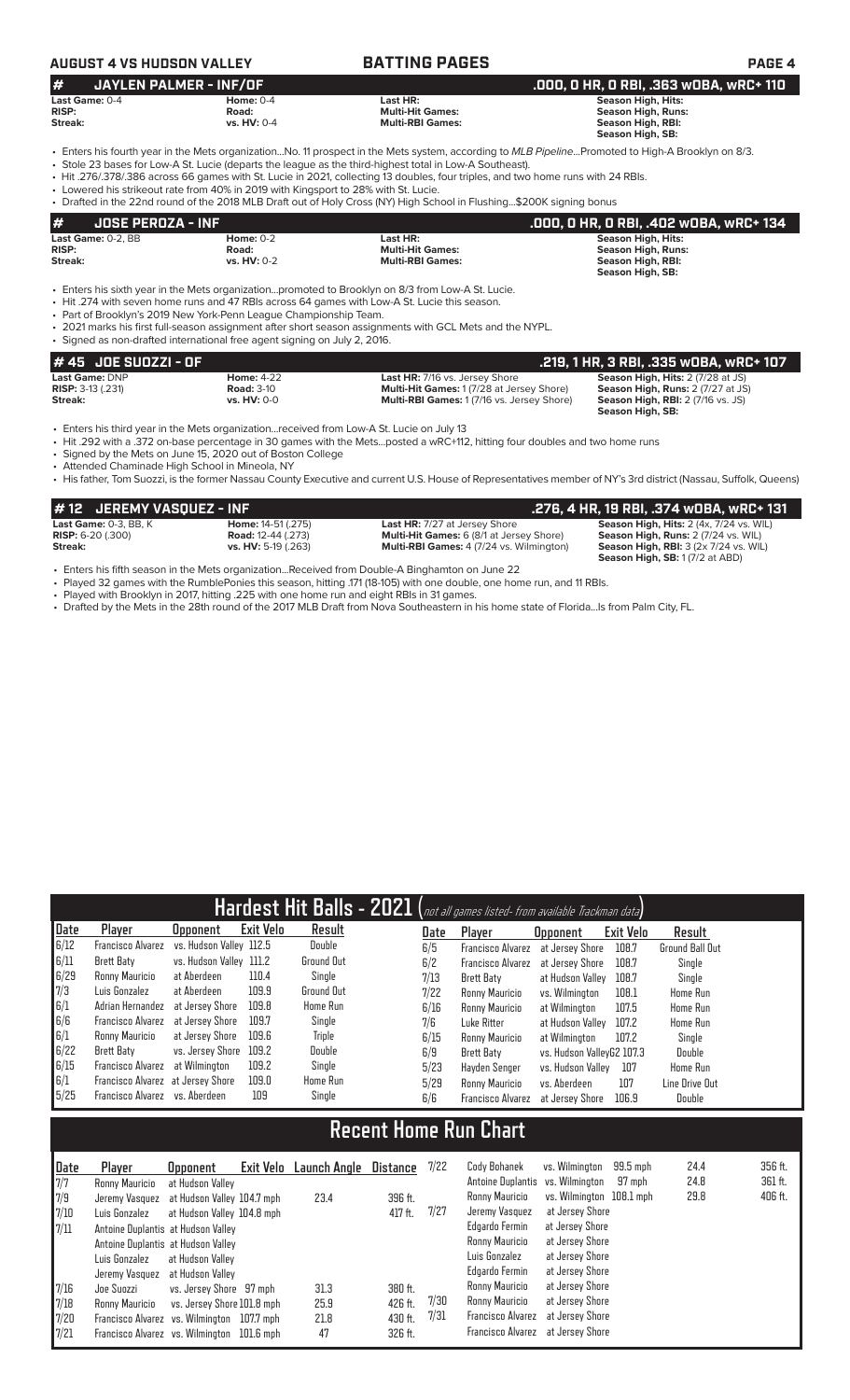# **AUGUST 4 VS HUDSON VALLEY BULLPEN PAGE PAGE 5**

| #49                                                | <b>JOE CAVALLERO - RHP</b>                                             | 12.9 K%, 25.8 BB%, 11.81 ERA, 3 G                                                                                                                                                               |          |              |                                 | <b>LAST FIVE APPEARANCES</b> |            |                                      |                                        |                         |                                |                          |
|----------------------------------------------------|------------------------------------------------------------------------|-------------------------------------------------------------------------------------------------------------------------------------------------------------------------------------------------|----------|--------------|---------------------------------|------------------------------|------------|--------------------------------------|----------------------------------------|-------------------------|--------------------------------|--------------------------|
| Last App: 8/4<br><b>Leadoff:</b> 1-2, 2 BB         | Last Loss:<br><b>Inherited Runners/Stranded: 1/1</b>                   | SV/OP (Last):                                                                                                                                                                                   | Holds:   |              |                                 |                              |            | <b>JOE CAVALLERO</b>                 |                                        |                         |                                |                          |
|                                                    |                                                                        | Enters his fifth year in the Mets system…received from Low-A St. Lucie on Wednesday, July 21 -                                                                                                  |          | DATE OPP     | 7/20* vs. BRD                   | <b>DEC</b>                   | IP<br>1.2  | H<br>1                               | R<br>ER<br>4<br>4                      | BB<br>$\overline{4}$    | К<br>$\mathbf{1}$              | <b>HR</b><br>0           |
|                                                    |                                                                        | • Made one appearance for the St. Lucie Mets on July 20, walking four in 12/3 innings                                                                                                           |          | 7/25         | vs. WIL                         |                              | 2.0        | 3                                    | $\mathbf{1}$<br>1                      | 0                       | $\mathbf{1}$                   | $\circ$                  |
|                                                    | Returns to the field in 2021 after Tommy John surgery                  |                                                                                                                                                                                                 |          |              | 7/30 at JS G2                   |                              | 1.0        | 0                                    | 0<br>0                                 | $\mathbf{1}$            | $\overline{2}$                 | $\circ$                  |
|                                                    | Has made 34 starts in 66 professional appearances before 2021 •        |                                                                                                                                                                                                 |          | 8/4          | vs. HV                          |                              | 0.2        | 2                                    | 2<br>2                                 | 3                       | $\Omega$                       | $\Omega$                 |
|                                                    |                                                                        | • Drafted by the Mets in the 24th round of the 2017 MLB Draft from South Florida                                                                                                                |          |              |                                 |                              |            | JOSH HEJKA                           |                                        |                         |                                |                          |
| #46                                                | <b>JOSH HEJKA - RHP</b>                                                | 17.5 K%, 4.9 BB%, 2.60 ERA, 16 G                                                                                                                                                                |          | DATE         | OPP                             | DEC                          | IP         | н                                    | R<br>ER                                | BB                      | К                              | HR                       |
| Last App: 8/1 at JS                                | <b>Last Loss:</b>                                                      | <b>SV/OP (Last):</b> 1/1 (7/20 vs. WIL)                                                                                                                                                         | Holds: 2 | 7/20<br>7/22 | vs. WIL<br>$@$ BUF*             | S                            | 0.1<br>0.1 | 0<br>2                               | 0<br>O<br>0<br>0                       | $\mathbf{1}$<br>$\circ$ | $\mathbf{1}$<br>$\circ$        | 0<br>$\circ$             |
| Leadoff: 9-31                                      | <b>Inherited Runners/Stranded: 15/9</b>                                |                                                                                                                                                                                                 |          |              | 7/25 vs. ERI**                  |                              | 2.0        | 0                                    | 0<br>0                                 | $\circ$                 | $\mathbf{1}$                   | $\circ$                  |
|                                                    |                                                                        | Returns to Brooklyn after spending time with Binghamton (6/3-6/9) and Syracuse (6/10-6/18).                                                                                                     |          | 7/29         | @ JS                            |                              | 2.1        | 3                                    | $\mathbf{1}$<br>1                      | 0                       | 3                              | $\mathbf{1}$             |
|                                                    |                                                                        | · Enters his third year in the Mets organizationWon a 2019 NYPL title with Brooklyn, splitting time                                                                                             |          | 8/1          | @ JS<br>*with Triple-A Syracuse |                              | 1.0        | $\circ$                              | $\circ$<br>$\circ$                     | $\circ$                 | $\circ$                        | $\circ$                  |
| with the Cyclones and Kingsport Mets               |                                                                        | · Signed as a minor league free agent in mid-summer after pitching in six games with the Westside                                                                                               |          |              | *with Double-A Binghamton       |                              |            |                                      |                                        |                         |                                |                          |
|                                                    | Wolly Mammoths in the United Shore Baseball League                     |                                                                                                                                                                                                 |          |              | DATE OPP                        | DEC                          | IP         | <b>BRIAN METOYER</b><br>H            | R<br>ER                                | BB                      | К                              | HR                       |
|                                                    |                                                                        | · Pitched all four years at Johns Hopkins, switching to submarine later in his career.                                                                                                          |          | 6/3          | @ JS                            | <b>SV</b>                    | 2.0        | 3                                    | $\mathbf{1}$<br>1                      | $\mathbf 0$             | 5                              | $\circ$                  |
| #5                                                 | <b>BRIAN METOYER - RHP</b>                                             | 35.5 K%, 13.2 BB%, 3.44 ERA, 11 G                                                                                                                                                               |          | 6/15         | 6/9 vs. HV G1<br>@ WIL          | W                            | 1.1<br>2.0 | 0<br>0                               | 0<br>0<br>$\circ$<br>0                 | 2<br>$\mathbf{1}$       | 3<br>3                         | 0<br>$\circ$             |
| Last App: 7/31 at JS                               | <b>Last Loss:</b><br>5/15 at GVL                                       | SV/OP (Last): 1/1 (6/3 at JS)                                                                                                                                                                   | Holds:   | 7/27         | @ JS                            |                              | 1.0        | 0                                    | 0<br>0                                 | $\overline{1}$          | 3                              | $\circ$                  |
|                                                    | Leadoff: 4-14, 2 BB, HBP Inherited Runners/Stranded: 4/3               |                                                                                                                                                                                                 |          | 7/31         | @ JS                            |                              | 1.0        | 0                                    | 0<br>0                                 | $\circ$                 | 2                              | $\circ$                  |
|                                                    |                                                                        | Enters his fourth year in the Mets orgWon a New York Penn League title with Brooklyn in 2019 .<br>Struck out 40 batters over 28.2 innings with BrooklynSpent his first professional season with |          | DATE OPP     |                                 | <b>DEC</b>                   | IP         | <b>BRYCE MONTES DE OCA</b><br>H.     | R<br>ER                                | BB                      | Κ                              | HR                       |
| GCL Mets and Kingsport Mets                        |                                                                        |                                                                                                                                                                                                 |          | 7/15         | vs. JS                          |                              | 1.1        | $\circ$                              | 0<br>O                                 | $\mathbf{1}$            | $\mathbf{1}$                   | $\circ$                  |
|                                                    |                                                                        | • Joins Ronnie Robbins (30th, 1981 - Toronto) as the only two LSU-Alexandria Generals to be                                                                                                     |          | 7/18         | vs. JS                          |                              | 1.0        | 0                                    | 0<br>0                                 | $\mathbf{1}$            | 1                              | 0                        |
| drafted by a MLB team in school history            |                                                                        |                                                                                                                                                                                                 |          | 7/21<br>7/24 | vs. WIL<br>vs. WIL              | <b>SV</b>                    | 1.0<br>1.0 | 0<br>2                               | 0<br>O<br>2<br>$\overline{2}$          | $\mathbf{1}$<br>0       | $\overline{2}$<br>3            | 0<br>$\mathbf{1}$        |
|                                                    |                                                                        | • Native of Natchitoches (NACK-ah-tish), the oldest city in Louisiana (est. 1714).                                                                                                              |          |              | 7/30 at JS G1 SV                |                              | 1.1        | $\mathbf{1}$                         | 0<br>$\Omega$                          | $\Omega$                | 3                              | $\Omega$                 |
| #43                                                | <b>BRYCE MONTES DE OCA - RHP</b>                                       | 30.3 K%, 19.3 BB%, 3.33 ERA, 19 G                                                                                                                                                               |          |              |                                 |                              |            | <b>COLBY MORRIS</b>                  |                                        |                         |                                |                          |
|                                                    | Last App: 7/30 at JS G1 Last Loss: 7/6 at HV                           | <b>SV/OP (Last):</b> 4/4 (7/30 at JS G1)                                                                                                                                                        | Holds: 1 | DATE<br>7/13 | OPP<br>vs. JS                   | <b>DEC</b>                   | IP<br>2.0  | Н<br>0                               | R<br>ER<br>0<br>O                      | BB<br>0                 | К<br>2                         | HR<br>0                  |
| <b>Leadoff: 5-18, 4 BB</b>                         | <b>Inherited Runners/Stranded: 4/4</b>                                 |                                                                                                                                                                                                 |          | 7/18         | vs. JS                          |                              | 2.0        | 0                                    | 0<br>0                                 | $\circ$                 | 2                              | $\circ$                  |
|                                                    |                                                                        | Enters his fourth year in the Mets orgHas not pitched as a professional due to injuries •<br>• Underwent Tommy John surgery as a high school junior and missed 2016 after having ulnar          |          | 7/22         | vs. WIL                         |                              | 2.0        | 4                                    | 2<br>2                                 | $\circ$                 | 3                              | $\circ$                  |
| nerve transposition                                |                                                                        |                                                                                                                                                                                                 |          | 7/25<br>7/31 | vs. WIL<br>@ JS                 | <b>BS</b>                    | 1.0<br>2.0 | 2<br>$\circ$                         | $\mathbf{1}$<br>1<br>0<br>O            | $\circ$<br>1            | $\overline{2}$<br>$\mathbf{1}$ | $\mathbf{1}$<br>$\Omega$ |
|                                                    |                                                                        | • Previously drafted by Washington in the 15th round of the 2017 MLB Draft and by the Chicago                                                                                                   |          |              |                                 |                              |            | <b>CONNOR O'NEIL</b>                 |                                        |                         |                                |                          |
|                                                    | White Sox in the 14th round of the 2015 MLB Draft.                     |                                                                                                                                                                                                 |          | DATE         | OPP                             | DEC                          | IP         | Н                                    | R<br>ER                                | BB                      | К                              | <b>HR</b>                |
| #38                                                | <b>COLBY MORRIS - RHP</b>                                              | 20.5 K%, 11.8 BB%, 4.66 ERA, 15 G                                                                                                                                                               |          | 7/15         | vs. JS                          |                              | 1.1        | 3                                    | 4<br>3<br>1                            | $\overline{1}$          | 4<br>2                         | 0<br>$\mathbf{1}$        |
| Last App: 7/31 at JS                               | Last Loss:                                                             | SV/OP (Last):                                                                                                                                                                                   | Holds:   | 7/20<br>7/23 | vs. WIL<br>vs. WIL              | H                            | 1.0<br>1.0 | 1<br>$\overline{2}$                  | 1<br>2<br>$\overline{2}$               | 0<br>$\mathbf{1}$       | 2                              | $\mathbf{1}$             |
|                                                    | Leadoff: 6-23, 3 BB, 3 HBP Inherited Runners/Stranded: 6/2             | · Enters his first season in the Mets organizationcalled up from Low-A St. Lucie on May 20                                                                                                      |          | 7/27         | @ JS                            |                              | 2.0        | 0                                    | 0<br>0                                 | 0                       | 3                              | $\circ$                  |
|                                                    |                                                                        | • Made four scoreless appearances in relief for the St. Lucie Mets to being 2021                                                                                                                |          | 8/1          | @ JS                            |                              | 1.0        | $\mathbf{1}$<br><b>MICHEL OTANEZ</b> | $\mathbf{1}$<br>$\mathbf{1}$           | $\mathbf{1}$            | $\mathbf{1}$                   | $\mathbf{1}$             |
|                                                    | • Minor League free agent signingpitched at Middlebury in Vermont      |                                                                                                                                                                                                 |          | DATE         | OPP                             | <b>DEC</b>                   | IP         | Н                                    | R<br>ER                                | BB                      | К                              | <b>HR</b>                |
| #9                                                 | <b>CONNER O'NEIL - RHP</b>                                             | 23.9 K%, 11.3 BB%, 7.20 ERA, 10 G                                                                                                                                                               |          | 7/16<br>7/20 | vs. JS<br>vs. WIL               | H                            | 0.2<br>1.0 | 0<br>$\circ$                         | 0<br>0<br>$\mathbf{1}$<br>$\mathbf{1}$ | $\overline{1}$<br>3     | 1<br>$\overline{2}$            | 0<br>$\circ$             |
| Last App: 8/1 at JS                                | Last Loss: 8/1 at JS                                                   | SV/OP (Last):                                                                                                                                                                                   | Holds: 1 | 7/23         | vs. WIL                         | н                            | 0.1        | $\circ$                              | $\mathbf{1}$<br>$\mathbf{1}$           | 3                       | 1                              | 0                        |
| <b>Leadoff:</b> 4-14, HR                           | Inherited Runners/Stranded: 8/3                                        |                                                                                                                                                                                                 |          | 7/28         | @ JS                            |                              | 1.0        | 0                                    | 0<br>0                                 | 0                       | 3                              | 0                        |
|                                                    | • Has not pitched in 2021Last pitched for Advanced-A St. Lucie in 2019 | • Enters his fifth year in the Mets organization…received from Double-A Binghamton on 6/20                                                                                                      |          | 8/4          | vs. JS                          |                              | 1.0        | $\overline{2}$                       | 1<br>0                                 | $\mathbf{1}$            | 2                              | 0                        |
|                                                    |                                                                        | Spent his first professional season with Brooklyn in 2017, pitching 19 times in relief                                                                                                          |          | DATE         | OPP                             | DEC                          | IP         | <b>HUNTER PARSONS</b><br>н           | R<br>ER                                | BB                      | К                              | <b>HR</b>                |
|                                                    |                                                                        | • Drafted by the Mets in the 7th round of the 2017 MLB Draft from Cal State-Northridge                                                                                                          |          | 7/14         | vs. JS                          |                              | 1.2        | 0                                    | 0<br>0                                 | 2                       | 2                              | 0                        |
|                                                    |                                                                        |                                                                                                                                                                                                 |          | 7/18<br>7/23 | vs. JS<br>vs. WIL               |                              | 1.0<br>1.0 | 3<br>0                               | 3<br>3<br>0<br>0                       | $\circ$<br>$\mathbf{1}$ | 0<br>1                         | 0<br>0                   |
| #26                                                | <b>MICHEL OTANEZ - RHP</b>                                             | 27.6 K%, 24.4 BB%, 5.19 ERA, 23 G                                                                                                                                                               | Holds: 3 | 7/27         | @ JS                            | Н<br>W                       | 1.1        | 1                                    | 0<br>0                                 | 1                       | 2                              | 0                        |
| Last App: 8/4 vs. HV<br><b>Leadoff:</b> 3-20, 3 BB | <b>Last Loss:</b><br>Inherited Runners/Stranded: 15/5                  | <b>SV/OP (Last):</b> 0/2 (BS vs. JS)                                                                                                                                                            |          | 8/4          | vs. HV                          |                              | 1.2        | $\mathbf{1}$                         | 0<br>O                                 | $\circ$                 | 2                              | $\circ$                  |
|                                                    |                                                                        | • Enters his sixth year in the Mets orgNo. 26 prospect in the system according to <i>MLB Pipeline</i>                                                                                           |          | DATE         | OPP                             | DEC                          | IP         | <b>EVY RUIBAL</b><br>н               | R<br>ER                                | BB                      | К                              | HR                       |
|                                                    | • Returns to Brooklyn for the second assignment in a row               |                                                                                                                                                                                                 |          | 7/11         | @ HV                            |                              | 1.0        | 2                                    | 2<br>2                                 | -1                      | 1                              | 0                        |
|                                                    |                                                                        | • Pitched with the Cyclones and won an NYPL title in 2019 and also spent time with Kingsport                                                                                                    |          | 7/15<br>7/20 | vs. JS<br>vs. WIL               | H                            | 1.2<br>1.2 | $\overline{2}$<br>$\mathbf{1}$       | $\overline{2}$<br>1<br>0<br>0          | 3<br>$\mathbf{1}$       | 3<br>$\mathbf{1}$              | 0<br>0                   |
|                                                    |                                                                        | . Missed 2017 due to injuryStruck out 21 batters in 21.1 innings with the DSL Mets1 in 2016.                                                                                                    |          | 7/23         | vs. WIL                         | S                            | 1.0        | 0                                    | 0<br>0                                 | 0                       | 1                              | 0                        |
| #44                                                | <b>HUNTER PARSONS - RHP</b>                                            | 29.6 K%, 13.3 BB%, 3.73 ERA, 13 G                                                                                                                                                               |          | 7/31         | @ JS                            |                              | 0.2        | 0                                    | 0<br>O                                 | $\mathbf{1}$            | $\circ$                        | $\circ$                  |
| Last App: 8/4 vs. JS<br><b>Leadoff:</b> 3-16, 3 BB | <b>Last Loss:</b><br><b>Inherited Runners/Stranded: 11/7</b>           | SV/OP (Last):                                                                                                                                                                                   | Holds: 1 |              |                                 |                              |            |                                      |                                        |                         |                                |                          |
|                                                    |                                                                        | · Enters his third year in the Mets orgCalled up from Low-A St. Lucie on May 20                                                                                                                 |          | DATE         | OPP                             | <b>DEC</b>                   | IP         | <b>WILLY TAVERAS</b><br>Н            | R<br>ER                                | BB                      | К                              | HR                       |
|                                                    |                                                                        | • Made four relief appearances with the Mets (A-), striking out 18 in 10 innings (45% K rate).                                                                                                  |          | 6/23         | DUN <sup>*</sup>                |                              | 0.1        | 2                                    | 2<br>$\overline{2}$                    | 0                       | 1                              | 1                        |
|                                                    | • Pitched with the Cyclones and won an NYPL title in 2019              |                                                                                                                                                                                                 |          | 7/17         | JS                              |                              | 1.0        | $\circ$<br>3                         | $\circ$<br>0<br>2                      | $\mathbf{1}$<br>0       | $\mathbf{1}$<br>3              | 0<br>1                   |
|                                                    |                                                                        |                                                                                                                                                                                                 |          | 7/21<br>7/25 | WIL<br>vs. WIL                  | W, BS 2.0<br>W               | 2.0        | 1                                    | 2<br>$\circ$<br>0                      | $\circ$                 | 3                              | $\circ$                  |
| #50                                                | <b>EVY RUIBAL - RHP</b>                                                | 21.4 K%, 19.0 BB% 6.00 ERA, 7 G                                                                                                                                                                 |          | 8/1          | @ JS                            |                              | 1.1        | 2                                    | 1<br>1                                 | $\mathbf{1}$            | $\mathbf{1}$                   | $\circ$                  |
| Last App: 7/31 at JS<br><b>Leadoff:</b> 1-6        | <b>Last Loss:</b><br>Inherited Runners/Stranded: 6/4                   | SV/OP (Last):<br>Holds: 1                                                                                                                                                                       |          |              | *With Low-A St. Lucie           |                              |            |                                      |                                        |                         |                                |                          |
|                                                    |                                                                        | · Signed to a minor league deal on June 27 from the Florence Y'alls (Frontier League)                                                                                                           |          |              |                                 |                              |            |                                      |                                        |                         |                                |                          |
|                                                    |                                                                        | • Pitched in the Dodgers system from 2015-2018, reaching High-A Rancho Cucamonga                                                                                                                |          |              |                                 |                              |            |                                      |                                        |                         |                                |                          |
|                                                    |                                                                        | • Drafted by the Dodgers in the 16th round of the 2017 MLB Draft from Notre Dame                                                                                                                |          |              |                                 |                              |            |                                      |                                        |                         |                                |                          |
|                                                    | · From Milburn, New Jersey, attending Milburn High School              |                                                                                                                                                                                                 |          |              |                                 |                              |            |                                      |                                        |                         |                                |                          |
| #35                                                | <b>WILLY TAVERAS - RHP</b>                                             | 34.3 K%, 3.3 BB% 3.52 ERA, 4 G                                                                                                                                                                  |          |              |                                 |                              |            |                                      |                                        |                         |                                |                          |
| Last App: 8/1 at JS                                | Last Loss:<br><b>Inherited Runners/Stranded: 2/2</b>                   | <b>SV/OP (Last): 0/1</b><br>Holds:                                                                                                                                                              |          |              |                                 |                              |            |                                      |                                        |                         |                                |                          |
| Leadoff: 0-4, BB                                   |                                                                        | • Received from Low-A St. Lucie on Friday, July 16 in a move that sent LHP Andrew Ed-                                                                                                           |          |              |                                 |                              |            |                                      |                                        |                         |                                |                          |
| wards to Double-A Binghamton                       |                                                                        |                                                                                                                                                                                                 |          |              |                                 |                              |            |                                      |                                        |                         |                                |                          |

• Pitched in 18 games with St. Lucie, posting a 36% strikeout rate (best in career) and a 2.1% walk rate (lowest of career)

• Struggled in Low-A Columbia in 2019, allowing a 4.56 FIP...2021 FIP is 2.49

• 23 years old from Villa Isabela in the Dominican Republic...Signed by Mets June 1, 2016

|                |                | <b>Number of Pitches Thrown</b> |     |     |     |     |     |  |  |  |  |
|----------------|----------------|---------------------------------|-----|-----|-----|-----|-----|--|--|--|--|
| <b>Pitcher</b> | Days Rest      | 8/1                             | 8/3 | 8/4 | 8/5 | 8/6 | 8/7 |  |  |  |  |
| Cavallero      | 0              |                                 | 28  |     |     |     |     |  |  |  |  |
| Hejka          | $\overline{2}$ | 7                               | --  |     | --  | --  |     |  |  |  |  |
| Metoyer        | 3              |                                 |     |     |     |     |     |  |  |  |  |
| Montes de Oca  | 4              | --                              | --  |     | --  | --  |     |  |  |  |  |
| Morris         | 3              | --                              | --  |     | --  | --  |     |  |  |  |  |
| O'Neil         | $\overline{2}$ | 17                              |     |     |     |     |     |  |  |  |  |
| Otanez         | $\Omega$       |                                 | 25  |     |     |     |     |  |  |  |  |
| Parsons        | Ο              |                                 | 29  |     |     |     |     |  |  |  |  |
| Ruibal         | 3              | --                              | --  | --  | --  | --  |     |  |  |  |  |
| Taveras        | 2              | 22                              |     |     |     |     |     |  |  |  |  |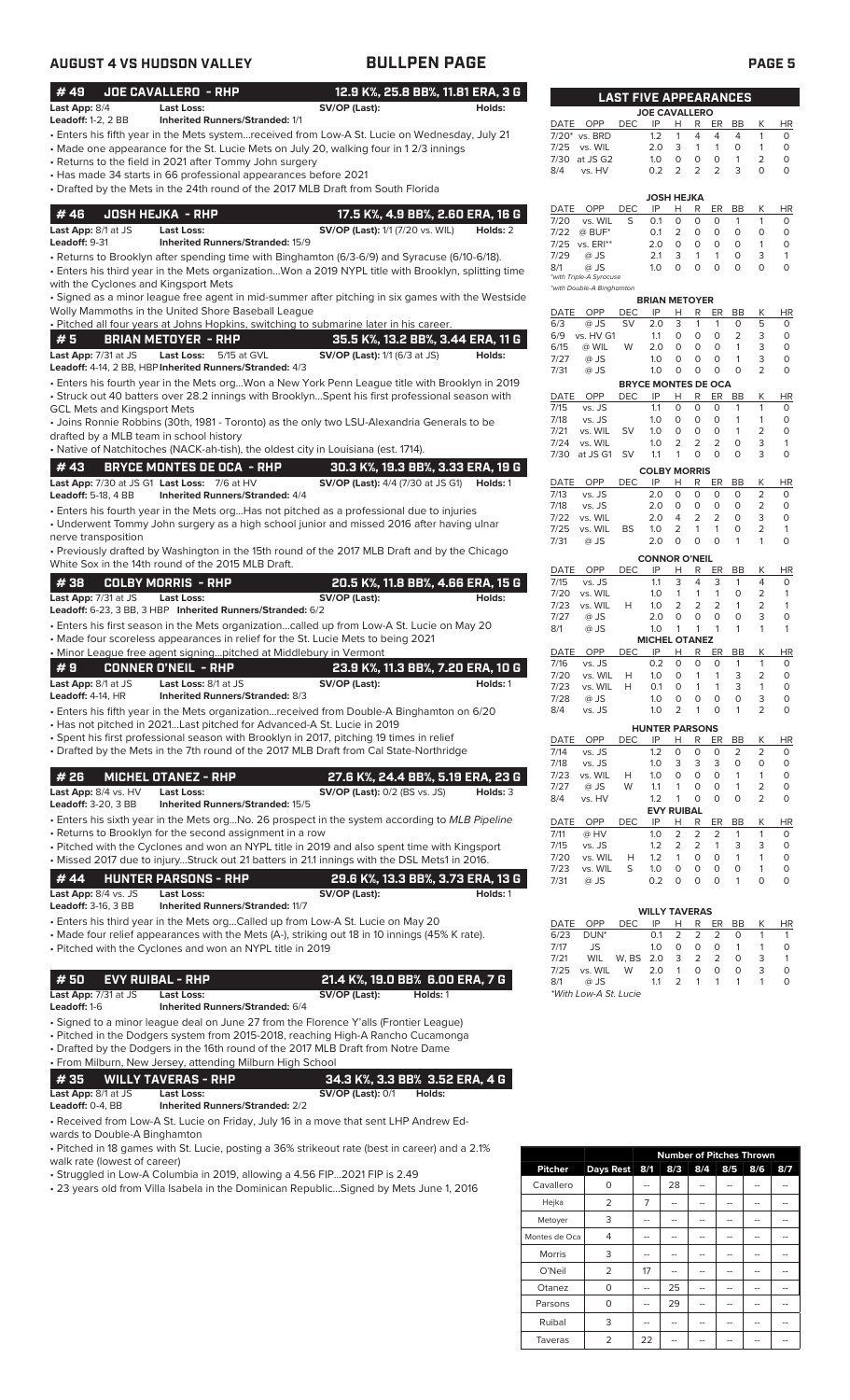## **AUGUST 4 VS HUDSON VALLEY HIGH/LOW & CHARTS PAGE 6**

| Most Hits, Game  4 (4x, last: Antoine Duplantis, Luis Gonzalez 7/22 vs. Wilmington) |
|-------------------------------------------------------------------------------------|
|                                                                                     |
|                                                                                     |
|                                                                                     |
|                                                                                     |
| Home Runs, Consecutive Games Three games (2x, last: Luke Ritter, 6/18-6/21)         |
|                                                                                     |
|                                                                                     |
|                                                                                     |
|                                                                                     |
|                                                                                     |
|                                                                                     |
|                                                                                     |
| Most Extra-Base Hits, Game 3 (3x, Cody Bohanek, 6/15 at Wilmington)                 |
|                                                                                     |
| TEAM BATTING HIGHS                                                                  |
|                                                                                     |
|                                                                                     |
|                                                                                     |
|                                                                                     |

**INDIVIDUAL BATTING HIGHS**

| Most Double Plays Hit into, Game3 (5x, 7/7 at Hudson Valley - 10 innings) |  |
|---------------------------------------------------------------------------|--|
|                                                                           |  |
|                                                                           |  |
|                                                                           |  |
|                                                                           |  |
|                                                                           |  |
|                                                                           |  |
|                                                                           |  |
|                                                                           |  |
|                                                                           |  |
|                                                                           |  |
|                                                                           |  |
|                                                                           |  |
|                                                                           |  |
|                                                                           |  |
|                                                                           |  |
|                                                                           |  |
|                                                                           |  |
|                                                                           |  |

## **FIELDING**

Most Errors, Team, Game...............................................................................6 (5/7 at Asheville) Most Errors, Individual, Game....... 2 (7x, last: Ronny Mauricio, 7/30 at Jersey Shore G2) Most Double Plays Turned, Nine-Inning Game.......................... 3 (5/19 vs. Hudson Valley) Consecutive Errorless Games, Team...

## **STARTERS BY POSITION**

**C-** Alvarez (28), Uriarte (19), Mena (16), Senger (9), Gaddis (4)

**1B-** Genord (49), Vasquez (17), Ritter (5), Bohanek (4), Winaker (2)

**2B-** Ritter (37), Gonzalez (20), Walters (12), Fermin (4), Tiberi (1), Struble (1), McNeil (1), Bohanek (1)

**3B-** Baty (41), Bohanek (20), Tiberi (7), Fermin (6), Gonzalez (1), Peroza (1)

**SS-** Mauricio (62), Bohanek (5), Walters (4), Gonzalez (3), Fermin (3)

**LF-** Duplantis (33), Tiberi (12), Suozzi (9), Vasquez (7), Ashford (6), Bohanek (4), Baty (3), Winaker (1), Kleszcz (1), Struble (1)

**CF-** Duplantis (36), Hernandez (23), Mangum (8), Hernandez (8), Molina (6), Ota (2), Ashford (1), Palmer (1)

**RF-** Ashford (32), Struble (15), Molina (10), Kleszcz (6), Bohanek (5), Winaker (4), Hernandez (4), Ota (1)

**DH-** Alvarez (22), Mauricio (8), Genord (8), Vasquez (8), Baty (7), Ritter (4), Bohanek (3), Tiberi (3), Hernandez (3), Senger (2), Mena (2), Walters (2), Fermin (2), Mangum (1), Ashford (1), Struble (1)

## **STARTERS BY BATTING ORDER**

**1st -** Duplantis (63), Bohanek (4), Struble (3), Tiberi (2), Mangum (2), Ashford (1), McNeil (1), Palmer (1)

**2nd -** Bohanek (18), Fermin (15), Mauricio (10), Ashford (6), Duplantis (6), Mangum (5), Winaker (4), Gonzalez (4), Tiberi (3), Struble (3), Walters (2), Alvarez (2), Ritter (1)

**3rd -** Mauricio (62), Baty (15)

**4th-** Baty (36), Alvarez (25), Ritter (9), Vasquez (5), Genord (2)

**5th-** Alvarez (24), Vasquez (16), Ritter (14), Bohanek (5), Genord (5), Senger (4), Ashford (4), Gonzalez (2), Ota (2), Hernandez (1)

**6th-** Ritter (18), Genord (18), Ashford (11), Bohanek (7), Gonzalez (5), Hernandez (3), Senger (3), Mena (2), Winaker (2), Kleszcz (2), Fermin (1), Ota (1), Suozzi (1) Tiberi (1), Uriarte (1)

**7th-** Genord (24), Ashford (12), Gonzalez (6), Tiberi (5), Vasquez (4), Bohanek (4), Senger (3), Uriarte (3), Ritter (3), Hernandez (2), Kleszcz (2), Walters (2), Mena (2), Ashford (2), Suozzi (1), Winaker (1), Gaddis (1)

**8th-** Tiberi (11), Hernandez (10), Genord (9), Uriarte (8), Mena (8), Vasquez (6), Walters (6), Gonzalez (4), Ashford (3), Gaddis (3), Bohanek (2), Suozzi (2), Kleszcz (2), Peroza (1), Senger (1), Molina (1), Struble (1)

**9th-** Molina (15), Hernandez (14), Struble (8), Walters (7), Uriarte (7), Mena (6), Suozzi (5), Bo-<br>banek (3), Gonzalez (3), Mangum (2), Kleszcz (2), Tiberi (1)

| hanek (3), Gonzalez (3), Mangum (2), Kleszcz (2), Tiberi (1) |               |    |     |            |                          |             |    |              |    |       |                   |
|--------------------------------------------------------------|---------------|----|-----|------------|--------------------------|-------------|----|--------------|----|-------|-------------------|
| <b>CATCHERS STEALING</b>                                     |               |    |     |            | <b>MULTI-RUN INNINGS</b> |             |    |              |    |       |                   |
| <b>Name</b>                                                  | CS            |    | ATT | <b>PCT</b> |                          | <b>Runs</b> |    | <b>Times</b> |    |       | Last              |
| Alvarez                                                      | 11            |    | 39  | 28%        |                          | 6           |    | 2            |    |       | 8th, 7/11 at HV   |
| Gaddis                                                       | O             |    | 4   | 0%         |                          | 5           |    | 6            |    |       | 5th, 7/27 at JS   |
| Mena                                                         | 3             |    | 20  | 15%        |                          | 4           |    |              |    |       | 6th, 7/27 at JS   |
| Senger                                                       | $\mathcal{P}$ |    | 10  | 20%        |                          | 3           |    | 25           |    |       | 3rd, 7/24 vs. WIL |
| Uriarte                                                      | 11            |    | 31  | 35%        |                          | 2           |    | 44           |    |       | 8th, 7/31 at JS   |
| Team                                                         | 27            |    | 106 | 25%        |                          |             |    |              |    |       |                   |
|                                                              | ī             | 2  | з   | 4          | 5                        | 6           |    | 8            | 9  | $10+$ | <b>TOTALS</b>     |
| <b>OPPONENTS</b>                                             | 38            | 48 | 59  | 45         | 35                       | 39          | 33 | 46           | 25 | 5     | 359               |

**BKLYN 38 28 38 42 35 43 29 46 18 6 325**

| INDIVIDUAL PITCHING HIGHS |                                                                             |  |  |  |  |  |
|---------------------------|-----------------------------------------------------------------------------|--|--|--|--|--|
|                           |                                                                             |  |  |  |  |  |
|                           |                                                                             |  |  |  |  |  |
|                           | Most Home Runs Allowed, Game 4 (2x, Jose Butto, 6/6 at Jersey Shore)        |  |  |  |  |  |
|                           |                                                                             |  |  |  |  |  |
|                           | Most Strikeouts, Game, Reliever5 (3x, Michel Otanez, 6/26 vs. Jersey Shore) |  |  |  |  |  |
|                           |                                                                             |  |  |  |  |  |
|                           | Longest Winning Streak  3 games (2x, last: Justin Lasko, 7/17-present)      |  |  |  |  |  |
|                           |                                                                             |  |  |  |  |  |
|                           |                                                                             |  |  |  |  |  |
|                           |                                                                             |  |  |  |  |  |
|                           | Most Consecutive Scoreless Inn., Starter18.2 (Justin Lasko, 7/17-present)   |  |  |  |  |  |
|                           |                                                                             |  |  |  |  |  |

| TEAM PITCHING HIGHS                                                          |
|------------------------------------------------------------------------------|
|                                                                              |
|                                                                              |
|                                                                              |
| Fewest Runs Allowed, Game  0 (3x, last: 7/30 at Jersey Shore G1 - 7 innings) |
|                                                                              |
|                                                                              |
|                                                                              |
|                                                                              |
|                                                                              |
|                                                                              |
|                                                                              |
|                                                                              |
|                                                                              |
|                                                                              |
|                                                                              |
| Most Pitchers Used, Extra Innings 5 (5/23 vs. Hudson Valley - 12 innings)    |
|                                                                              |

|                   |                      |                             | TEAM MISCELLANEOUS                                                             |     |  |  |
|-------------------|----------------------|-----------------------------|--------------------------------------------------------------------------------|-----|--|--|
|                   |                      |                             |                                                                                |     |  |  |
|                   |                      |                             | Longest Game, Time, Extra-Inning Game3:30 (6/23 vs. Jersey Shore - 10 innings) |     |  |  |
|                   |                      |                             | Shortest Game, Time, Nine-Inning Game  2:20 (5/18 vs. Hudson Valley)           |     |  |  |
|                   |                      |                             |                                                                                |     |  |  |
|                   |                      |                             |                                                                                |     |  |  |
|                   |                      |                             |                                                                                |     |  |  |
|                   |                      |                             |                                                                                |     |  |  |
|                   |                      |                             |                                                                                |     |  |  |
|                   |                      |                             |                                                                                |     |  |  |
|                   |                      |                             |                                                                                |     |  |  |
|                   |                      |                             |                                                                                |     |  |  |
|                   |                      |                             |                                                                                |     |  |  |
|                   |                      |                             |                                                                                |     |  |  |
|                   |                      |                             |                                                                                |     |  |  |
|                   | OUTFIELD ASSISTS [9] |                             | RECORD BREAKDOWN                                                               |     |  |  |
| <b>NAME</b>       | <b>TOTAL</b>         | (LAST)                      |                                                                                |     |  |  |
| <b>Duplantis</b>  |                      | 5/13 at GVL                 |                                                                                |     |  |  |
| Ashford           | $rac{4}{3}$          | 7/23 vs. WIL<br>5/21 vs. HV |                                                                                |     |  |  |
| Molina<br>Winaker |                      | 5/6 at ASH                  |                                                                                |     |  |  |
| <b>Bohanek</b>    |                      | 7/6 at HV                   | Tied After 7                                                                   | 5-3 |  |  |

| UNIFORM RECORDS          |           | I                    |
|--------------------------|-----------|----------------------|
| <b>Home White</b>        | $7-3$     | l                    |
| <b>Road Gray</b>         | $13 - 27$ | <br> <br> <br>       |
| <b>Championship Gold</b> | $7-12$    |                      |
| <b>Coney Island</b>      | $0 - 2$   | ٠.<br>ا              |
| Los Jefes                | $1-0$     | I<br>I               |
|                          |           | l<br>$\mathbf$       |
|                          |           | $\ddot{\phantom{0}}$ |
|                          |           | I                    |
|                          |           | I                    |
|                          |           | I<br>ļ               |
|                          |           | Î                    |
|                          |           |                      |
|                          |           | ا<br>ما ما ما        |
|                          |           | I                    |
|                          |           | I<br>l               |
|                          |           | :<br>ï               |

Winaker 1 5/6 at ASH Bohanek 1 7/6 at HV

Г

| <u>RECORD BREAKDOWN</u>       |  |
|-------------------------------|--|
|                               |  |
|                               |  |
|                               |  |
|                               |  |
|                               |  |
|                               |  |
|                               |  |
|                               |  |
|                               |  |
|                               |  |
|                               |  |
|                               |  |
|                               |  |
| Non Quality Start 23-42       |  |
|                               |  |
|                               |  |
|                               |  |
| Score 4 or More Runs 26-13    |  |
|                               |  |
|                               |  |
| Do Not Allow a Home Run 16-14 |  |
| Hit More Home Runs 16-8       |  |
| Opponent Hits More HRs3-20    |  |
|                               |  |
|                               |  |
|                               |  |
|                               |  |
|                               |  |
|                               |  |
|                               |  |
|                               |  |
| Opponent Scores First9-31     |  |
|                               |  |
|                               |  |
|                               |  |
|                               |  |
|                               |  |
|                               |  |
|                               |  |
| Last Game of Series  5-7      |  |
|                               |  |
|                               |  |
|                               |  |
|                               |  |
|                               |  |

# **MISC. WINS**

Come from Behind Wins .11 (7/20 vs. WIL) Wins in Last At-Bat............ 5 (7/25 vs. WIL) Walk-off Wins ...................3 (7/25 vs. WIL)

# Ed Blankmeyer Joe Belangia 7/11 at HV

**EJECTIONS**

**Name Umpire Date** Joe GenordDylan Bradley 7/9 at HV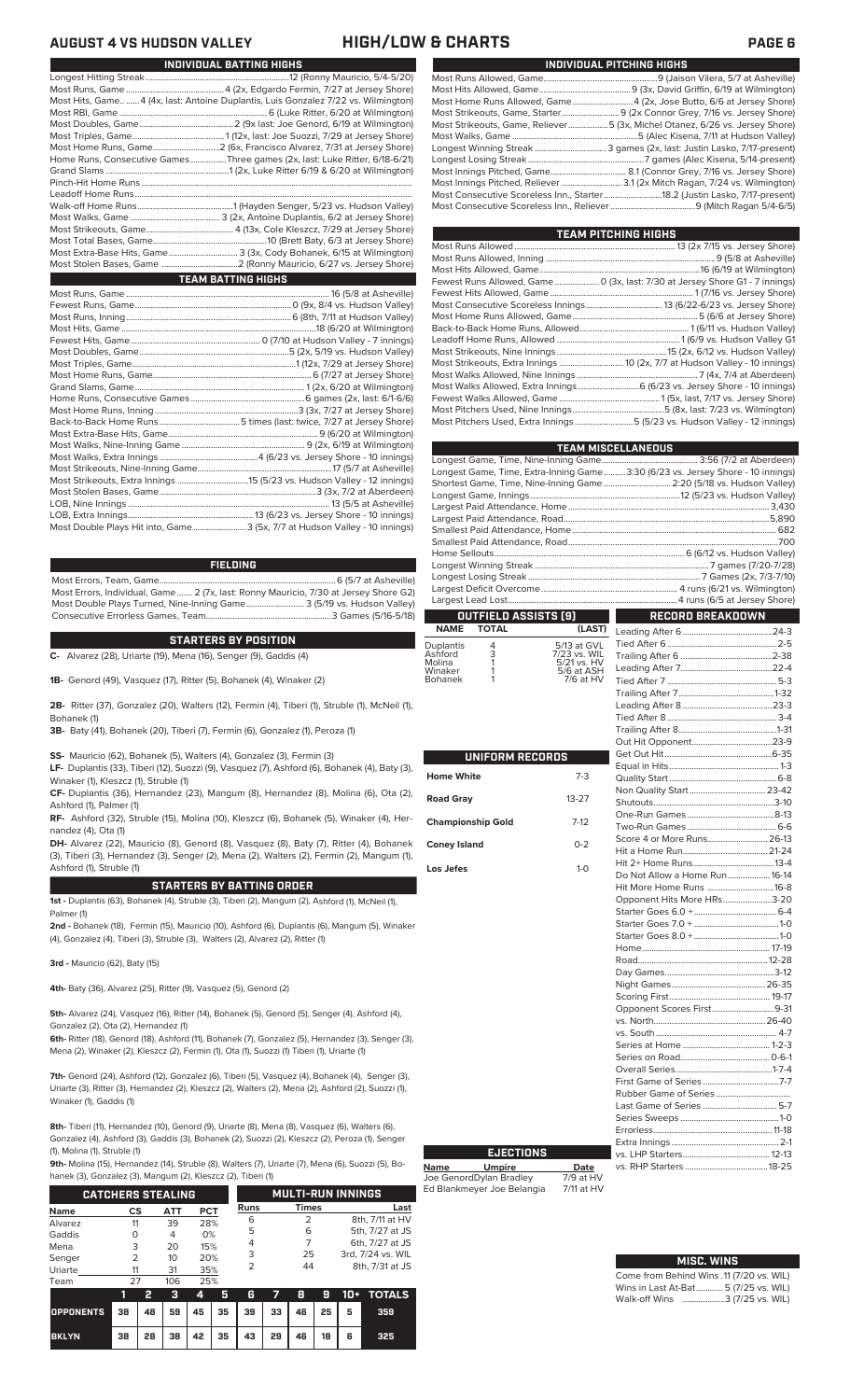## **AUGUST 4 VS HUDSON VALLEY GAME BY GAME RESULTS PAGE 7**

|             | <b>GAME-BY-GAME RESULTS</b> |                          |                |           |               |                   |         |                                                                         |                               |                             |             |                   |
|-------------|-----------------------------|--------------------------|----------------|-----------|---------------|-------------------|---------|-------------------------------------------------------------------------|-------------------------------|-----------------------------|-------------|-------------------|
| <b>DATE</b> | GM#                         | <b>OPPONENT</b>          | W-L/TIME SCORE |           | <b>RECORD</b> | <b>POSITION</b>   | GA/GB   | <b>WINNING PITCHER</b>                                                  | <b>LOSING PITCHER</b>         | <b>SAVE</b>                 | <b>TIME</b> | <b>ATTENDANCE</b> |
| 5/4         | $\mathbf{1}$                | at Asheville             | W              | $8 - 2$   | $1 - 0$       | T <sub>1st</sub>  | $+1$    | Josh Walker (1-0)                                                       | Blair Henley (0-1)            |                             | 3:16        | 1,200             |
| 5/5         | 2                           | at Asheville             | L              | $6-1$     | $1 - 1$       | T <sub>2</sub> nd | $-1$    | Chandler Casey (1-0)                                                    | Jose Butto (1-0)              |                             | 3:26        | 1,200             |
| 5/6         | 3                           | at Asheville             | L              | $11 - 4$  | $1 - 2$       | T3rd              | $-2$    | Matt Ruppenthal (1-0)                                                   | Oscar Rojas (0-1)             |                             | 3:10        | 1,200             |
| 5/7         | 4                           | at Asheville             | L              | $13 - 7$  | $1 - 3$       | T3rd              | -3      | R.J. Freure (1-0)                                                       | Jaison Vilera (0-1)           |                             | 3:44        | 1,200             |
| 5/8         | 5                           | at Asheville             | W              | $16-12$   | $2 - 3$       | T3rd              | -3      | Alec Kisena (1-0)                                                       | Juan Pablo Lopez (1-0)        |                             | 3:52        | 1,200             |
| 5/9         |                             | at Asheville             |                |           |               |                   |         | Cancelled due to non-COVID-related illness                              |                               |                             |             |                   |
| 5/10        |                             | OFF DAY                  |                |           |               |                   |         |                                                                         |                               |                             |             |                   |
| 5/11        | 6                           | at Greenville            | W              | $6-1$     | $3-3$         | 2 <sub>nd</sub>   | $-2.5$  | Josh Walker (2-0)                                                       | Jay Groome (0-2)              |                             | 3:00        | 1,995             |
| 5/12        | 7                           | at Greenville            | W              | $3-2$     | $4 - 3$       | 2 <sub>nd</sub>   | $-1.5$  | Brian Metoyer (1-0)                                                     | Yusniel Padron-Artilles (0-2) | Mitch Ragan (1)             | 3:14        | 1,819             |
| 5/13        | 8                           | at Greenville            | L              | $8 - 2$   | $4 - 4$       | 2 <sub>nd</sub>   | $-2.5$  | Chris Murphy (1-1)                                                      | Oscar Rojas (0-2)             |                             | 3:21        | 2,485             |
| 5/14        | 9                           | at Greenville            | L              | $5-1$     | $4 - 5$       | 4th               | $-2.5$  | Brayan Bello (2-0)                                                      | Alec Kisena (1-1)             |                             | 2:54        | 2,732             |
| 5/15        | 10                          | at Greenville            | L              | $8 - 4$   | $4-6$         | 4th               | $-3.5$  |                                                                         |                               |                             | 2:52        | 2,883             |
| 5/16        |                             |                          | L              | $10-9$    | $4 - 7$       |                   | $-3.5$  | Yorvin Pantoja (1-0)                                                    | Brian Metoyer (1-1)           |                             |             |                   |
| 5/17        | 11                          | at Greenville<br>OFF DAY |                |           |               | 4th               |         | Jake Wallace (1-0)                                                      | Eric Orze (0-1)               |                             | 3:09        | 2,818             |
|             |                             |                          |                |           |               |                   |         |                                                                         |                               |                             |             |                   |
| 5/18        | 12                          | <b>Hudson Valley</b>     | L              | 4-3       | 4-8           | 5th               | $-4.5$  | Zach Greene (1-1)                                                       | Andrew Edwards (0-1)          |                             | 2:29        | 1,315             |
| 5/19        | 13                          | <b>Hudson Valley</b>     | W              | 14-0      | $5-8$         | 5th               | $-3.5$  | Allan Winans (1-0)                                                      | Jhony Brito (0-1)             |                             | 3:01        | 810               |
| 5/20        | 14                          | <b>Hudson Valley</b>     | L              | $6-1$     | $5-9$         | 5th               | $-3.5$  | Luis Medina (2-0)                                                       | Jaison Vilera (0-2)           |                             | 2:42        | 682               |
| 5/21        | 15                          | <b>Hudson Valley</b>     | W              | $4-1$     | $6-9$         | 5th               | $-3.5$  | Josh Walker (3-0)                                                       | Josh Maciejewski (2-1)        | Eric Orze (1)               | 2:33        | 998               |
| 5/22        | 16                          | <b>Hudson Valley</b>     | L              | $5-3$     | $6-10$        | 5th               | $-4.5$  | Ken Waldichuk (1-0)                                                     | Cam Opp (0-1)                 |                             | 3:14        | 1,624             |
| 5/23        | 17                          | <b>Hudson Valley</b>     | W              | $6-5(12)$ | $7-10$        | 5th               | $-3.5$  | Josh Hejka (1-0)                                                        | Zach Greene (1-2)             |                             | 3:24        | 1,261             |
| 5/24        |                             | OFF DAY                  |                |           |               |                   |         |                                                                         |                               |                             |             |                   |
| 5/25        | 18                          | Aberdeen                 | г              | $8-1$     | $7 - 11$      | 5th               | $-4.5$  | Drew Rom (2-0)                                                          | Oscar Rojas (0-3)             |                             | 2:52        | 861               |
| 5/26        | 19                          | Aberdeen                 |                |           |               |                   |         | 5/26 game postponed due to rain, makeup scheduled for doubleheader 5/27 |                               |                             |             |                   |
| 5/27        | 19                          | Aberdeen                 | г              | $6-2(7)$  | $7-12$        | 5th               | $-5.5$  | Grayson Rodriguez (3-0)                                                 | Jaison Vilera (0-3)           |                             | 2:14        |                   |
|             | 20                          | Aberdeen                 | г              | $10-1(7)$ | $7-13$        | 5th               | $-6.5$  | Morgan McSweeney (2-0)                                                  | Cam Opp (0-2)                 |                             | 2:37        | 926               |
| 5/28        | 21                          | Aberdeen                 |                |           |               |                   |         | 5/28 game postponed due to rain, makeup scheduled for doubleheader 8/25 |                               |                             |             |                   |
| 5/29        | 21                          | Aberdeen                 | г              | $4-1$     | $7-14$        | 5th               | $-7.5$  | <b>Garrett Stallings (3-1)</b>                                          | Alec Kisena (1-2)             | <b>Connor Gillispie (1)</b> | 2:52        | 1,509             |
| 5/30        | 22                          | Aberdeen                 |                |           |               |                   |         | 5/30 game posted to a later date to be determined                       |                               |                             |             |                   |
| 5/31        |                             | OFF DAY                  |                |           |               |                   |         |                                                                         |                               |                             |             |                   |
|             |                             |                          |                |           |               |                   |         | MAY [7-14]                                                              |                               |                             |             |                   |
| 6/1         | 22                          | at Jersey Shore          | W              | $11-5$    | $8-14$        | T4th              | $-7.5$  | Jose Butto (1-1)                                                        | Josh Hendrickson (0-1)        |                             | 3:03        | 2,077             |
| 6/2         | 23                          | at Jersey Shore          | L              | $4-1$     | $8 - 15$      | 5th               | $-8.5$  | Carlo Reyes (1-0)                                                       | Justin Lasko (0-1)            | Blake Brown (1)             | 2:44        | 1,591             |
| 6/3         | 24                          | at Jersey Shore          | W              | $6 - 4$   | $9 - 15$      | 4th               | $-8.5$  | Bryce Montes de Oca (1-0)                                               | Jack Perkins (0-1)            | Brian Metoyer (1)           | 3:15        | 1,473             |
| 6/4         | 25                          | at Jersey Shore          | L              | $5-4(7)$  | $9-16$        | 5th               | $-9.0$  | Aneurys Zabala (2-2)                                                    | Allan Winans (1-1)            |                             | 2:12        | 2,399             |
| 6/5         | 26                          | at Jersey Shore          | L              | $5 - 4$   | $9 - 17$      | 5th               | $-9.0$  | Mike Adams (1-1)                                                        | Mitch Ragan (0-1)             |                             | 2:36        | 2,122             |
| 6/6         | 27                          | at Jersey Shore          | L              | $11-6$    | $9-18$        | 5th               | $-9.5$  | Nick Lackney (1-0)                                                      | Jose Butto (1-2)              |                             | 3:31        | 2,041             |
| 6/7         |                             | OFF DAY                  |                |           |               |                   |         |                                                                         |                               |                             |             |                   |
| 6/9         | 28                          | <b>Hudson Valley</b>     | L              | $3-2(7)$  | $9-19$        | 5th               | $-10.5$ | Tanner Myatt (1-0)                                                      | Justin Lasko (0-2)            | Justin Wilson (1)           | 2:22        |                   |
|             | 29                          | <b>Hudson Valley</b>     | W              | $5-3(7)$  | 10-19         | 5th               | $-9.5$  | Eric Orze (1-1)                                                         | Luis Medina (2-1)             | Bryce Montes de Oca (1)     | 2:02        | 1,211             |
| 6/10        | 30                          | <b>Hudson Valley</b>     | L              | $1 - 0$   | 10-20         | 5th               | $-9.5$  | <b>Barrett Loseke (2-1)</b>                                             | Cam Opp (0-3)                 | Zach Greene (1)             | 2:37        | 1,396             |
| 6/11        | 31                          | <b>Hudson Valley</b>     | L              | $8-0$     | $10 - 21$     | 5th               | $-9.5$  | Ken Waldichuk (2-0)                                                     | Jaison Vilera (0-4)           |                             | 3:06        | 1,597             |
| 6/12        | 32                          | <b>Hudson Valley</b>     | L              | $5 - 4$   | 10-22         | 5th               | $-9.5$  | <b>Nelson Alvarez (2-0)</b>                                             | Bryce Montes de Oca (1-1)     | Justin Wilson (2)           | 3:22        | 2,194             |
| 6/13        | 33                          | <b>Hudson Valley</b>     | L              | $5-0$     | $10 - 23$     | 5th               | $-9.5$  | Hayden Wesneski (1-1)                                                   | Allan Winans (1-2)            |                             | 2:50        | 1,749             |
| 6/14        |                             | OFF DAY                  |                |           |               |                   |         |                                                                         |                               |                             |             |                   |
| 6/15        | 34                          | at Wilmington            | W              | $3-1$     | $11 - 23$     | 5th               | $-8.5$  | Brian Metoyer (2-1)                                                     | Zach Brzykcy (2-1)            | Andrew Edwards (1)          | 2:21        | 1,188             |
| 6/16        | 35                          | at Wilmington            | L              | $5 - 2$   | $11 - 24$     | 5th               | $-9.5$  | Amos Willingham (1-0)                                                   | Eric Orze (1-2)               | Reid Schaller (3)           | 2:51        | 700               |
| 6/17        | 36                          | at Wilmington            | L              | $8 - 4$   | $11 - 25$     | 5th               | $-10.5$ | Joan Adon (3-1)                                                         | Alec Kisena (1-3)             |                             | 2:54        | 1,009             |
| 6/18        | 37                          | at Wilmington            | W              | $7 - 5$   | $12 - 25$     | 5th               | $-10$   | Mitch Ragan (1-1)                                                       | Reid Schaller (1-1)           |                             | 2:52        | 2,565             |
| 6/19        | 38                          | at Wilmington            | L              | $9 - 8$   | $12 - 26$     | 5th               | $-11$   | Christian Vann (2-0)                                                    | Andrew Edwards (0-2)          |                             | 3:26        | 1,899             |
| 6/20        | 39                          | at Wilmington            | W              | $13-1$    | 13-26         | 5th               | $-11$   | Justin Lasko (1-2)                                                      | Alfonso Hernanndez (0-1)      |                             | 2:44        | 2,722             |
| 6/21        |                             | OFF DAY                  |                |           |               |                   |         |                                                                         |                               |                             |             |                   |
| 6/22        | 40                          | <b>Jersey Shore</b>      | L              | $7 - 5$   | 13-27         | 5th               | -12     | <b>Manuel Silva (1-0)</b>                                               | Jaison Vilera (0-5)           | Aneurys Zabala (3)          | 3:01        | 2,307             |
| 6/23        | 41                          | <b>Jersey Shore</b>      | W              | 3-2 (10)  | 14-27         | 5th               | $-12$   | Mitch Ragan (2-1)                                                       | Andrew Brown (2-2)            |                             | 3:30        | 1,595             |
| 6/24        | 42                          | <b>Jersey Shore</b>      | г              | $3-0$     | 14-28         | 5th               | -13     | Kevin Gowdy (2-3)                                                       | Jose Butto (1-3)              | Blake Brown (2)             | 2:52        | 1,906             |
| 6/25        | 43                          | <b>Jersey Shore</b>      | W              | $7-2$     | 15-28         | 5th               | -13     | Cam Opp (1-3)                                                           | Jonathan Hughes (2-3)         |                             | 2:44        | 2,194             |
| 6/26        | 44                          | <b>Jersey Shore</b>      | W              | $8-5$     | 16-28         | 5th               | -13     | <b>Michel Otanez (1-0)</b>                                              | Mark Potter (0-2)             |                             | 3:13        | 2,363             |
| 6/27        | 45                          | <b>Jersey Shore</b>      | г              | $3-0$     | 16-29         | 5th               | -13     | Dominic Pipkin (2-0)                                                    | Justin Lasko (1-3)            | Blake Brown (3)             | 2:43        | 2,253             |
| 6/28        |                             | OFF DAY                  |                |           |               |                   |         |                                                                         |                               |                             |             |                   |
| 6/29        | 46                          | at Aberdeen              | L              | $7 - 3$   | 16-30         | 5th               | $-14$   | Garrett Stallings (4-3)                                                 | Alec Kisena (1-4)             | Garrett Farmer (4)          | 2:40        | 1,347             |
| 6/30        | 47                          | at Aberdeen              | L              | $2-1(7)$  | 16-31         | 5th               | $-14.5$ | Clayton McGinness (1-1)                                                 | Jose Butto (1-4)              | Logan Gillaspie (1)         | 1:53        |                   |
|             | 48                          | at Aberdeen              | W              | $7-6(7)$  | $17 - 31$     | 5th               | $-14.5$ | Jaison Vilera (1-5)                                                     | Kade Strowd (0-2)             | Mitch Ragan (2)             | 2:31        | 2,405             |
|             |                             |                          |                |           |               |                   |         | <b>JUNE [10-17]</b>                                                     |                               |                             |             |                   |
| 7/1         | 49                          | at Aberdeen              | L              | $2-0(6)$  | 17-32         | 5th               | $-15$   | Drew Rom (5-0)                                                          | Cam (1-4)                     |                             | 1:50        | 1,077             |
| 7/2         | 50                          | at Aberdeen              | W              | $6-5$     | 18-32         | 5th               | $-14$   | Colby Morris (1-0)                                                      | Connor Gillispie (4-4)        | Bryce Montes de Oca (2)     | 3:56        | 2,004             |
| 7/3         | 51                          | at Aberdeen              | L              | $4 - 3$   | 18-33         | 5th               | $-14.5$ | Xavier Moore (1-0)                                                      | Mitch Ragan (2-2)             |                             | 3:00        | 4,668             |
| 7/4         | 52                          | at Aberdeen              | L              | $7 - 2$   | 18-34         | 5th               | $-15.5$ | Garrett Stallings (5-3)                                                 | Alec Kisena (1-5)             |                             | 2:31        | 3,001             |
| 7/5         |                             | OFF DAY                  |                |           |               |                   |         |                                                                         |                               |                             |             |                   |
| 7/6         | 53                          | at Hudson Valley         | L              | $9 - 7$   | 18-35         | 5th               | $-16.5$ | Charlie Ruegger (4-4)                                                   | Bryce Montes de Oca (1-2)     | Derek Craft (2)             | 3:15        | 1,687             |
| 7/7         | 54                          | at Hudson Valley         | L              | $3-2(10)$ | 18-36         | 5th               | $-17.5$ | Barrett Loseke (3-1)                                                    | Josh Hejka (1-1)              |                             | 2:55        | 2,688             |
| 7/8         | 55                          | at Hudson Valley         | 7:05 p.m.      |           |               |                   |         | Game postponed due to rain, doubleheader scheduled for 7/10             |                               |                             |             |                   |
| 7/9         | 55                          | at Hudson Valley         | L              | $6 - 4$   | 18-37         | 5th               | $-18.5$ | Jhony Brito (3-3)                                                       | Cam Opp (1-5)                 |                             | 3:06        | 3,896             |
| 7/10        | 56                          | at Hudson Valley         | L              | $7-1(7)$  | 18-38         | 5th               | $-19.5$ | Mitch Spence (3-1)                                                      | Connor Grey (0-1)             |                             | 2:22        |                   |
|             | 57                          | at Hudson Valley         | L              | $5-0(7)$  | 18-39         | 5th               | $-20.5$ | Nick Ernst (4-0)                                                        | Justin Lasko (1-4)            |                             | 2:03        | 3,111             |

7/11 58 at Hudson Valley W 10-3 19-39 5th -19.5 Josh Hejka (2-1) Shawn Semple (3-1) 3:20 2,892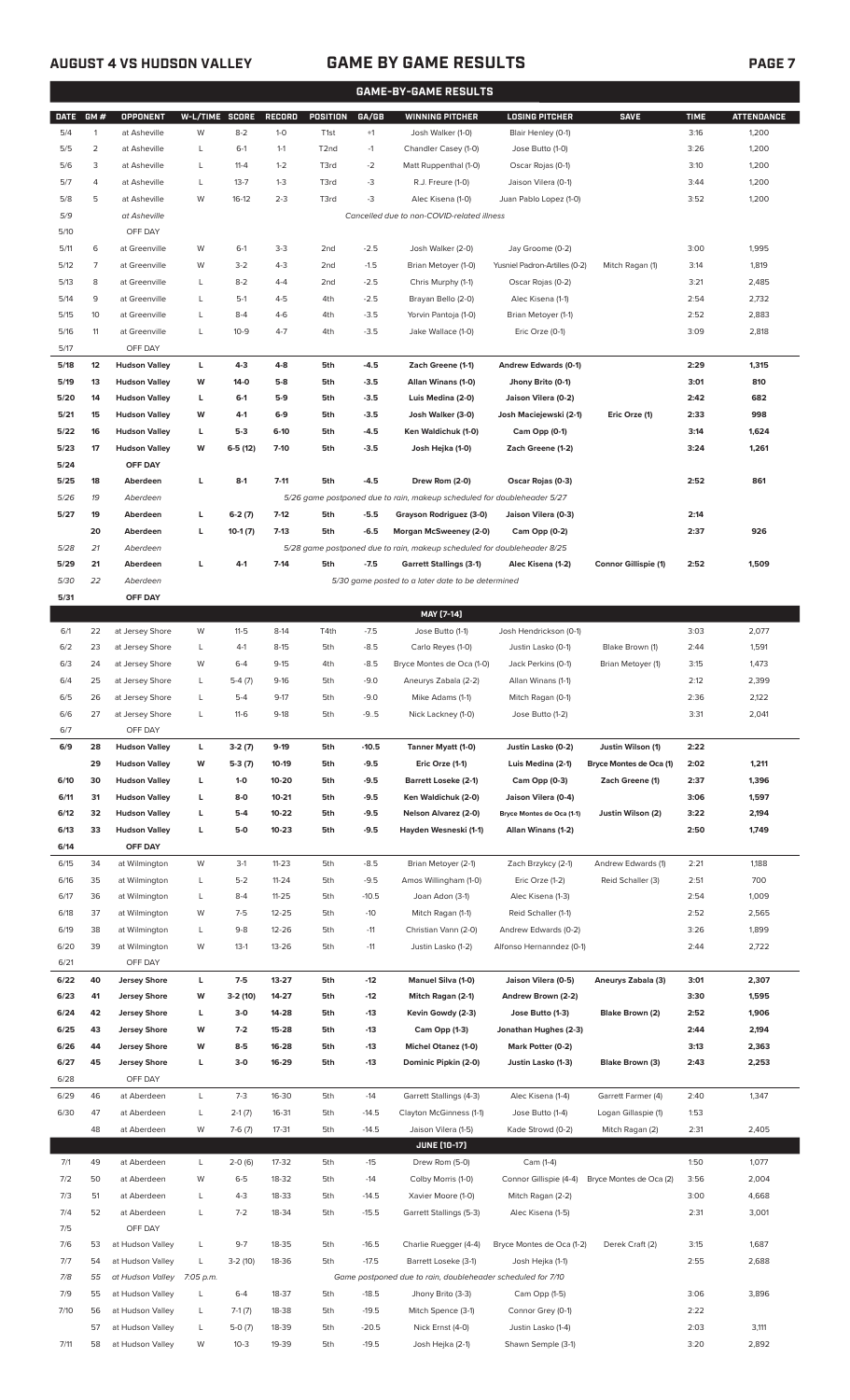## **AUGUST 4 VS HUDSON VALLEY GAME-BY-GAME PAGE 8**

| DATE GM# |     | OPPONENT             | W-L/TIME SCORE RECORD |          |       | POSITION | GA/GB   | <b>WINNING PITCHER</b>                                      | <b>LOSING PITCHER</b>        | <b>SAVE</b>             | <b>TIME</b> | <b>ATTENDANCE</b> |
|----------|-----|----------------------|-----------------------|----------|-------|----------|---------|-------------------------------------------------------------|------------------------------|-------------------------|-------------|-------------------|
| 7/12     |     | OFF DAY              |                       |          |       |          |         |                                                             |                              |                         |             |                   |
| 7/13     | 59  | <b>Jersey Shore</b>  | W                     | $1-0$    | 20-39 | 5th      | $-19.5$ | Michel Otanez (2-0)                                         | Blake Brown (0-1)            |                         | 2:34        | 2,681             |
| 7/14     | 60  | <b>Jersey Shore</b>  | г                     | $3-2$    | 20-40 | 5th      | $-19.5$ | Carlo Reyes (2-1)                                           | Andrew Edwards (0-3)         |                         | 3:13        | 1,898             |
| 7/15     | 61  | <b>Jersey Shore</b>  | г                     | $13-3$   | 20-41 | 5th      | $-19$   | Dominic Popkin (4-1)                                        | Cam Opp (1-6)                | Aiden Anderson (2)      | 3:24        | 1,595             |
| 7/16     | 62  | <b>Jersey Shore</b>  | W                     | $6-1$    | 21-41 | 5th      | $-19$   | Connor Grey (1-1)                                           | Tom Sutera (0-1)             |                         | 2:50        | 1,949             |
| 7/17     | 63  | <b>Jersey Shore</b>  | W                     | $6-1$    | 22-41 | 5th      | $-19$   | Justin Lasko (2-4)                                          | Kevin Gowdy (3-5)            |                         | 2:56        | 2,422             |
| 7/18     | 64  | <b>Jersey Shore</b>  | г                     | $7-1$    | 22-42 | 5th      | $-20$   | Carlo Reyes (3-1)                                           | Alec Kisena (1-6)            | Tyler Burch (3)         | 2:52        | 1,570             |
| 7/19     |     | OFF DAY              |                       |          |       |          |         |                                                             |                              |                         |             |                   |
|          |     |                      |                       |          |       |          |         |                                                             |                              |                         |             |                   |
| 7/20     | 65  | Wilmington           | W                     | $8-6$    | 23-42 | 5th      | $-20$   | Jaison Vilera (2-5)                                         | <b>Evan Lee (1-3)</b>        | Hejka                   | 3:18        | 1,086             |
| 7/21     | 66  | Wilmington           | W                     | $5-3$    | 24-42 | 5th      | $-20$   | Willy Taveras (1-0)                                         | Kyle Hinton (0-1)            | Bryce Montes de Oca (3) | 2:53        | 1,456             |
| 7/22     | 67  | Wilmington           | W                     | $10 - 2$ | 25-42 | 5th      | $-20$   | Justin Lasko (3-4)                                          | Alex Troop (4-4)             |                         | 3:00        | 3,430             |
| 7/23     | 68  | Wilmington           | W                     | $5-4$    | 26-42 | 5th      | $-19$   | J.T. Ginn (1-0)                                             | <b>Mitchell Parker (0-1)</b> |                         |             |                   |
| 7/24     | 69  | Wilmington           | W                     | $8-3$    | 27-42 | 5th      | $-18$   | Mitch Ragan (1-0)                                           | Joan Udon (3-4)              |                         | 3:12        | 2,924             |
| 7/25     | 70  | Wilmington           | W                     | $5-4$    | 28-42 | 5th      | $-18$   | <b>Willy Taveras (2-0)</b>                                  | Kyle Hinton (0-2)            |                         | 3:12        | 1,703             |
| 7/26     |     | OFF DAY              |                       |          |       |          |         |                                                             |                              |                         |             |                   |
| 7/27     | 71  | at Jersey Shore      | W                     | $14-5$   | 29-42 | 5th      | $-17$   | Hunter Parsons (1-0)                                        | Jonathan Hughes (3-5)        |                         | 3:04        | 3,270             |
| 7/28     | 72  | at Jersey Shore      | L                     | $3-1$    | 29-43 | 5th      | $-17$   | Jhordany Mezquita (2-5)                                     | Cam Opp (1-7)                | Tyler Burch (4)         | 3:04        | 2,590             |
| 7/29     | 73  | at Jersey Shore      |                       |          |       |          |         | Game postponed due to rain, doubleheader scheduled for 7/30 |                              |                         |             |                   |
|          |     |                      |                       |          |       |          |         |                                                             |                              |                         |             |                   |
| 7/30     | 73  | at Jersey Shore      | W                     | $4-0(7)$ | 30-43 | 5th      | $-17.5$ | Justin Lasko (4-4)                                          | Dominic Pipkin (4-2)         | Bryce Montes de Oca (4) | 2:20        |                   |
| 7/30     | 74  | at Jersey Shore      | L                     | $3-0(7)$ | 30-44 | 5th      | $-17$   | Ethan Lindow (3-4)                                          | J.T. Ginn (1-1)              |                         | 1:46        | 5,890             |
| 7/31     | 75  | at Jersey Shore      | L                     | $4 - 3$  | 30-45 | 5th      | $-18$   | Victor Vargas (1-0)                                         | Alec Kisena (1-7)            | Manuel Silva (2)        | 2:49        | 4,044             |
|          |     |                      |                       |          |       |          |         | <b>JULY [13-14]</b>                                         |                              |                         |             |                   |
| 8/1      | 76  | at Jersey Shore      | L                     | $4 - 3$  | 30-46 | 5th      | $-19$   | Tom Sutera (2-2)                                            | Conner O'Neil (0-1)          | Blake Brown (5)         | 2:42        | 2,535             |
| 8/2      |     | OFF DAY              |                       |          |       |          |         |                                                             |                              |                         |             |                   |
| 8/3      | 77  | <b>Hudson Valley</b> | Г                     | $5-0$    | 30-47 | 5th      | $-20$   | Randy Vasquez (2-0)                                         | Jaison Vilera (2-6)          |                         | 3:01        | 1,253             |
| 8/4      | 78  | <b>Hudson Valley</b> | 7:00 p.m.             |          |       |          |         |                                                             |                              |                         |             |                   |
| 8/5      | 79  | <b>Hudson Valley</b> | 7:00 p.m.             |          |       |          |         |                                                             |                              |                         |             |                   |
|          |     |                      |                       |          |       |          |         |                                                             |                              |                         |             |                   |
| 8/6      | 80  | <b>Hudson Valley</b> | 7:00 p.m.             |          |       |          |         |                                                             |                              |                         |             |                   |
| 8/7      | 81  | <b>Hudson Valley</b> | 6:00 p.m.             |          |       |          |         |                                                             |                              |                         |             |                   |
| 8/8      | 82  | <b>Hudson Valley</b> | 4:00 p.m.             |          |       |          |         |                                                             |                              |                         |             |                   |
| 8/9      |     | OFF DAY              |                       |          |       |          |         |                                                             |                              |                         |             |                   |
| 8/10     | 83  | at Wilmington        | 7:05 p.m.             |          |       |          |         |                                                             |                              |                         |             |                   |
| 8/11     | 84  | at Wilmington        | 7:05 p.m.             |          |       |          |         |                                                             |                              |                         |             |                   |
| 8/12     | 85  | at Wilmington        | 7:05 p.m.             |          |       |          |         |                                                             |                              |                         |             |                   |
| 8/13     | 86  | at Wilmington        | 7:05 p.m.             |          |       |          |         |                                                             |                              |                         |             |                   |
| 8/14     | 87  | at Wilmington        | 6:05 p.m.             |          |       |          |         |                                                             |                              |                         |             |                   |
|          |     |                      |                       |          |       |          |         |                                                             |                              |                         |             |                   |
| 8/15     | 88  | at Wilmington        | 1:05 p.m.             |          |       |          |         |                                                             |                              |                         |             |                   |
| 8/16     |     | OFF DAY              |                       |          |       |          |         |                                                             |                              |                         |             |                   |
| 8/17     | 89  | at Hudson Valley     | 7:05 p.m.             |          |       |          |         |                                                             |                              |                         |             |                   |
| 8/18     | 90  | at Hudson Valley     | 7:05 p.m.             |          |       |          |         |                                                             |                              |                         |             |                   |
| 8/19     | 91  | at Hudson Valley     | 7:05 p.m.             |          |       |          |         |                                                             |                              |                         |             |                   |
| 8/20     | 92  | at Hudson Valley     | 7:05 p.m.             |          |       |          |         |                                                             |                              |                         |             |                   |
| 8/21     | 93  | at Hudson Valley     | 6:05 p.m.             |          |       |          |         |                                                             |                              |                         |             |                   |
| 8/22     | 94  | at Hudson Valley     | 4:35 p.m.             |          |       |          |         |                                                             |                              |                         |             |                   |
| 8/23     |     | OFF DAY              |                       |          |       |          |         |                                                             |                              |                         |             |                   |
|          |     |                      |                       |          |       |          |         |                                                             |                              |                         |             |                   |
| 8/24     | 95  | Aberdeen             | 7:00 p.m.             |          |       |          |         |                                                             |                              |                         |             |                   |
| 8/25     | 96  | Aberdeen             | 5:00 p.m.             |          |       |          |         |                                                             |                              |                         |             |                   |
|          | 97  | Aberdeen             | DH                    |          |       |          |         |                                                             |                              |                         |             |                   |
| 8/26     | 98  | Aberdeen             | 7:00 p.m.             |          |       |          |         |                                                             |                              |                         |             |                   |
| 8/27     | 99  | Aberdeen             | 7:00 p.m.             |          |       |          |         |                                                             |                              |                         |             |                   |
| 8/28     | 100 | Aberdeen             | 6:00 p.m.             |          |       |          |         |                                                             |                              |                         |             |                   |
| 8/29     | 101 | Aberdeen             | 4:00 p.m.             |          |       |          |         |                                                             |                              |                         |             |                   |
| 8/30     |     | OFF DAY              |                       |          |       |          |         |                                                             |                              |                         |             |                   |
| 8/31     | 102 | Wilmington           | 6:30 p.m.             |          |       |          |         |                                                             |                              |                         |             |                   |
|          |     |                      |                       |          |       |          |         | AUGUST (0-1)                                                |                              |                         |             |                   |
|          |     |                      |                       |          |       |          |         |                                                             |                              |                         |             |                   |
| 9/1      | 103 | Wilmington           | 7:00 p.m.             |          |       |          |         |                                                             |                              |                         |             |                   |
| 9/2      | 104 | Wilmington           | 7:00 p.m.             |          |       |          |         |                                                             |                              |                         |             |                   |
| 9/3      | 105 | Wilmington           | 7:00 p.m.             |          |       |          |         |                                                             |                              |                         |             |                   |
| 9/4      | 106 | Wilmington           | 6:00 p.m.             |          |       |          |         |                                                             |                              |                         |             |                   |
| 9/5      | 107 | Wilmington           | 4:00 p.m.             |          |       |          |         |                                                             |                              |                         |             |                   |
| 9/6      |     | OFF DAY              |                       |          |       |          |         |                                                             |                              |                         |             |                   |
| 9/7      | 108 | at Hudson Valley     | 7:05 p.m.             |          |       |          |         |                                                             |                              |                         |             |                   |
| 9/8      | 109 | at Hudson Valley     | 7:05 p.m.             |          |       |          |         |                                                             |                              |                         |             |                   |
|          | 110 |                      | 7:05 p.m.             |          |       |          |         |                                                             |                              |                         |             |                   |
| 9/9      |     | at Hudson Valley     |                       |          |       |          |         |                                                             |                              |                         |             |                   |
| 9/10     | 111 | at Hudson Valley     | 7:05 p.m.             |          |       |          |         |                                                             |                              |                         |             |                   |
| 9/11     | 112 | at Hudson Valley     | 6:05 p.m.             |          |       |          |         |                                                             |                              |                         |             |                   |
| 9/12     | 113 | at Hudson Valley     | 4:35 p.m.             |          |       |          |         |                                                             |                              |                         |             |                   |
| 9/13     |     | OFF DAY              |                       |          |       |          |         |                                                             |                              |                         |             |                   |
| 9/14     | 114 | <b>Jersey Shore</b>  | 7:00 p.m.             |          |       |          |         |                                                             |                              |                         |             |                   |
| 9/15     | 115 | <b>Jersey Shore</b>  | 7:00 p.m.             |          |       |          |         |                                                             |                              |                         |             |                   |
| 9/16     | 116 | <b>Jersey Shore</b>  | 7:00 p.m.             |          |       |          |         |                                                             |                              |                         |             |                   |
| 9/17     | 117 | <b>Jersey Shore</b>  | 7:00 p.m.             |          |       |          |         |                                                             |                              |                         |             |                   |
| 9/18     | 118 | <b>Jersey Shore</b>  | 4:00 p.m.             |          |       |          |         |                                                             |                              |                         |             |                   |
|          |     |                      |                       |          |       |          |         |                                                             |                              |                         |             |                   |
| 9/19     | 119 | <b>Jersey Shore</b>  | 1:00 p.m.             |          |       |          |         |                                                             |                              |                         |             |                   |

**SEPTEMBER (0-0)**